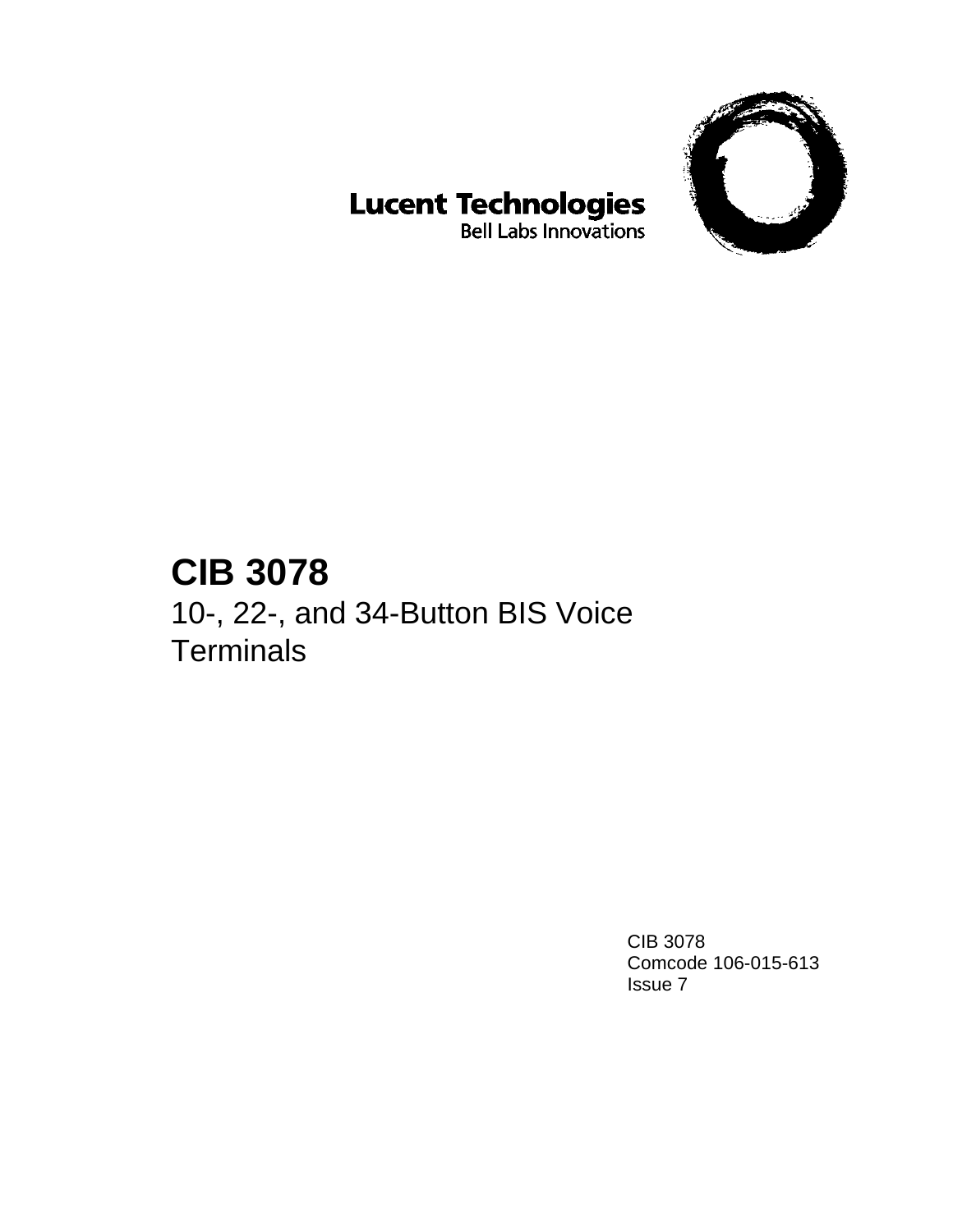### **CIB 3078 10-, 22-, and 34-Button BIS Voice Terminals**

Using the Built-In Speakerphone (BIS) voice terminals [\(Figure 1\)](#page-2-0) you can make and receive intercom and outside calls without lifting the handset. In addition, these voice terminals can access the advanced features that your communications system provides. This document contains installation and administration information, as well as user information for display features (for BIS-22D and BIS-34D voice terminals). The back cover of this booklet is a User's Card for using both the Speakerphone and the Hands-Free Answer on Intercom (HFAI) features. Keep it handy for quick reference.

Your voice terminal comes with the following components:

- Voice terminal body (with display unit installed, if you have a 22- or 34-button voice terminal with Display) ●
- Handset ●
- Handset cord ●
- Modular voice terminal cord ●
- Plastic desk stand/wall mount assembly (with rubber feet attached) ●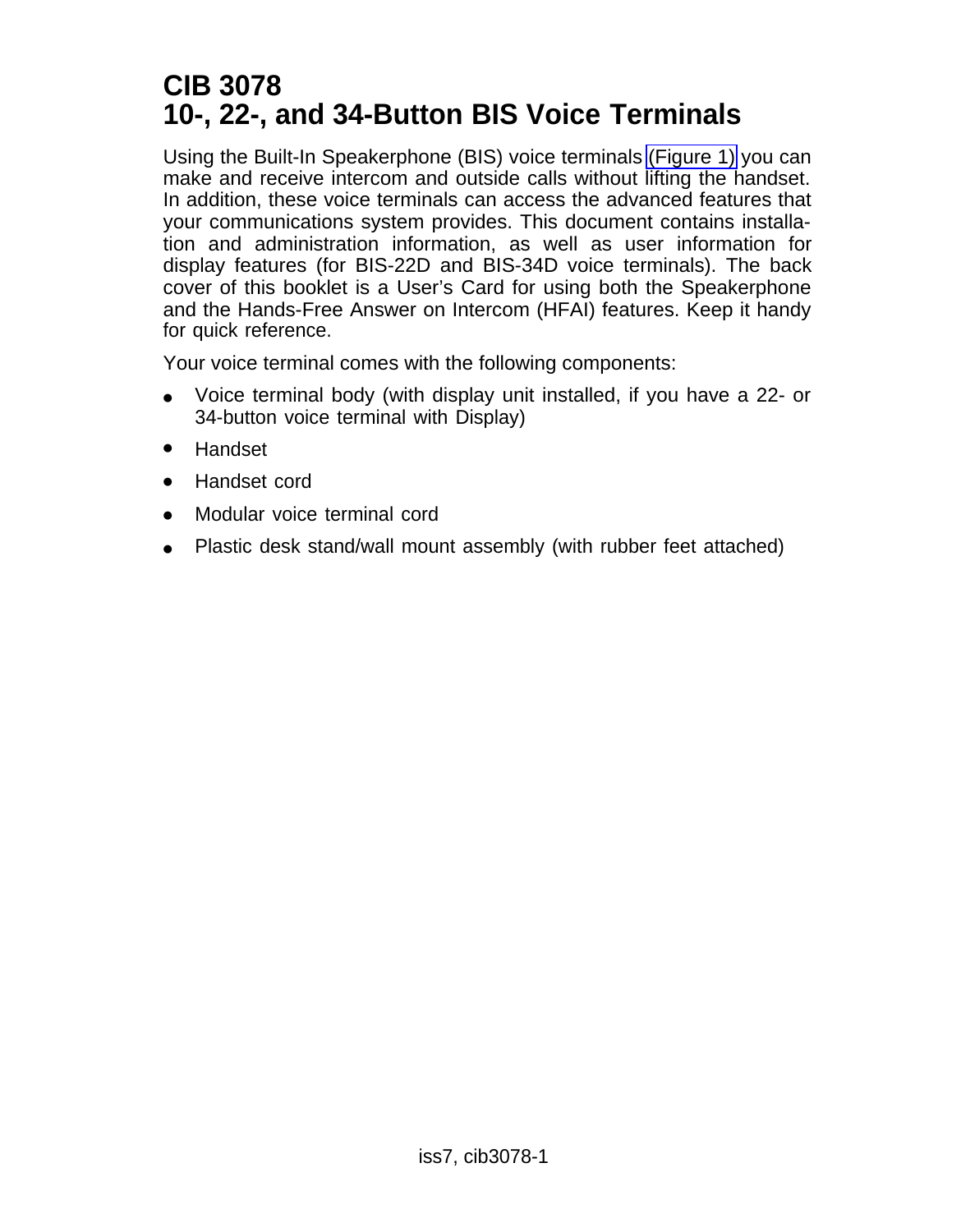<span id="page-2-0"></span>

**FIGURE 1 Built-In Speakerphone (BIS) voice terminals.**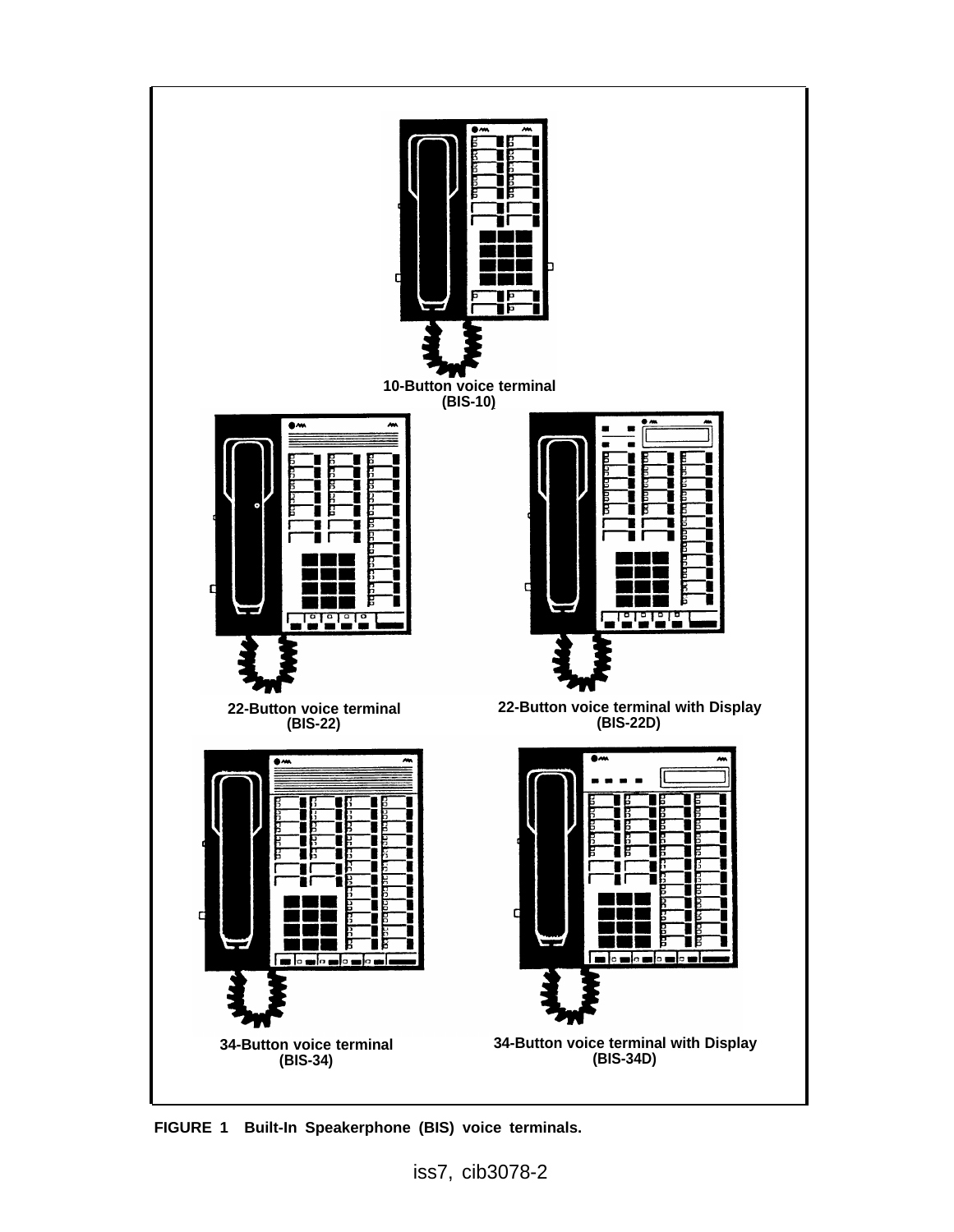### **Installing Your Voice Terminal**

The desk stand/wall mount contains three pieces: the Wall Support, Desk Support, and Base. If you have a 10-button or 22-button voice terminal, all three pieces are attached. If you have a 34-button voice terminal, the wall support and desk support are attached to each other. See Figure 2. Separate installation instructions follow for assembling the desk stand and the wall mount.

**NOTE:** Save the unused piece of the desk stand/wall mount for future use. For example, if you use the desk stand, save the wall support piece in case you want to mount the voice terminal on the wall at a later date.

<span id="page-3-0"></span>

**FIGURE 2 Unassembled desk stand/wall mounts for 10-, 22-, and 34-button voice terminals.**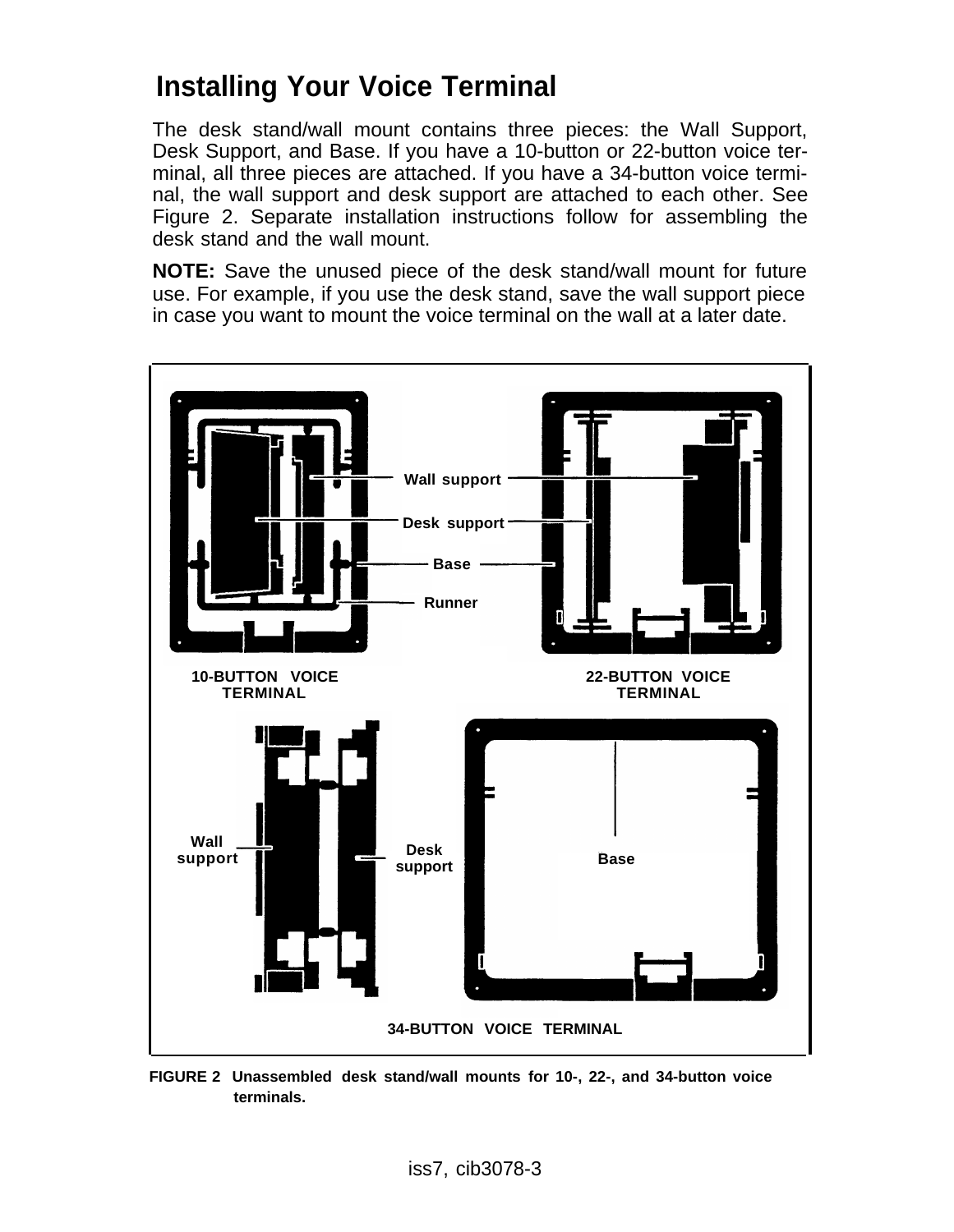#### **DESK STAND ASSEMBLY**

Use the following instructions to assemble the desk stand. You will need a metal file for this installation.

- Twist off the desk stand/wall mount pieces from each other. If you have a 10-button voice terminal, discard the runner. Use a metal file to smooth the rough edges where the pieces were attached to each other. 1
- 2 Insert the tabs labeled A and B on the desk support into the slots labeled A and B on the base (Figure 3).



**FIGURE 3 Assembling the desk stand (10-button voice terminal shown).**

3 Turn the voice terminal upside down and position the stand on the voice terminal so that the stand's mounting slots fit just below the mounting tabs on the voice terminal [\(Figure 4\).](#page-5-0) If you have a 34 button voice terminal, the stand's upper mounting slots fit over the voice terminal's mounting tabs.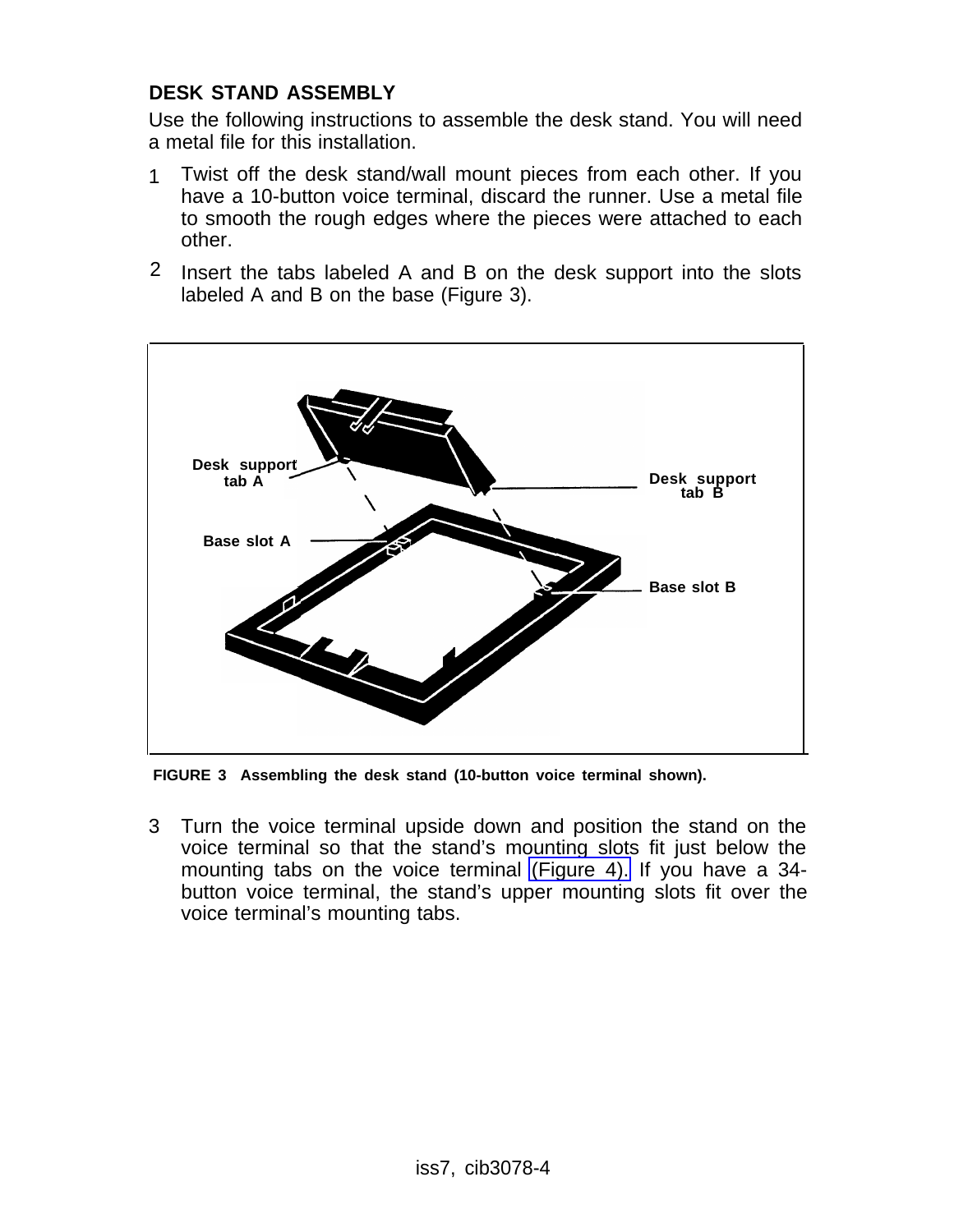<span id="page-5-0"></span>

**FIGURE 4 Mounting slots (desk stand) and mounting tabs (voice terminal) located.**

4 Position your hands on the desk support as shown in Figure 5. Gently push upward on the lower portion of the desk support, until the voice terminal tabs fit securely in the three mounting slots on the stand. If you have a 10-button voice terminal, press the stand forward to secure the locking tab.



**FIGURE 5 Attaching the stand to the voice terminal (bottom view).**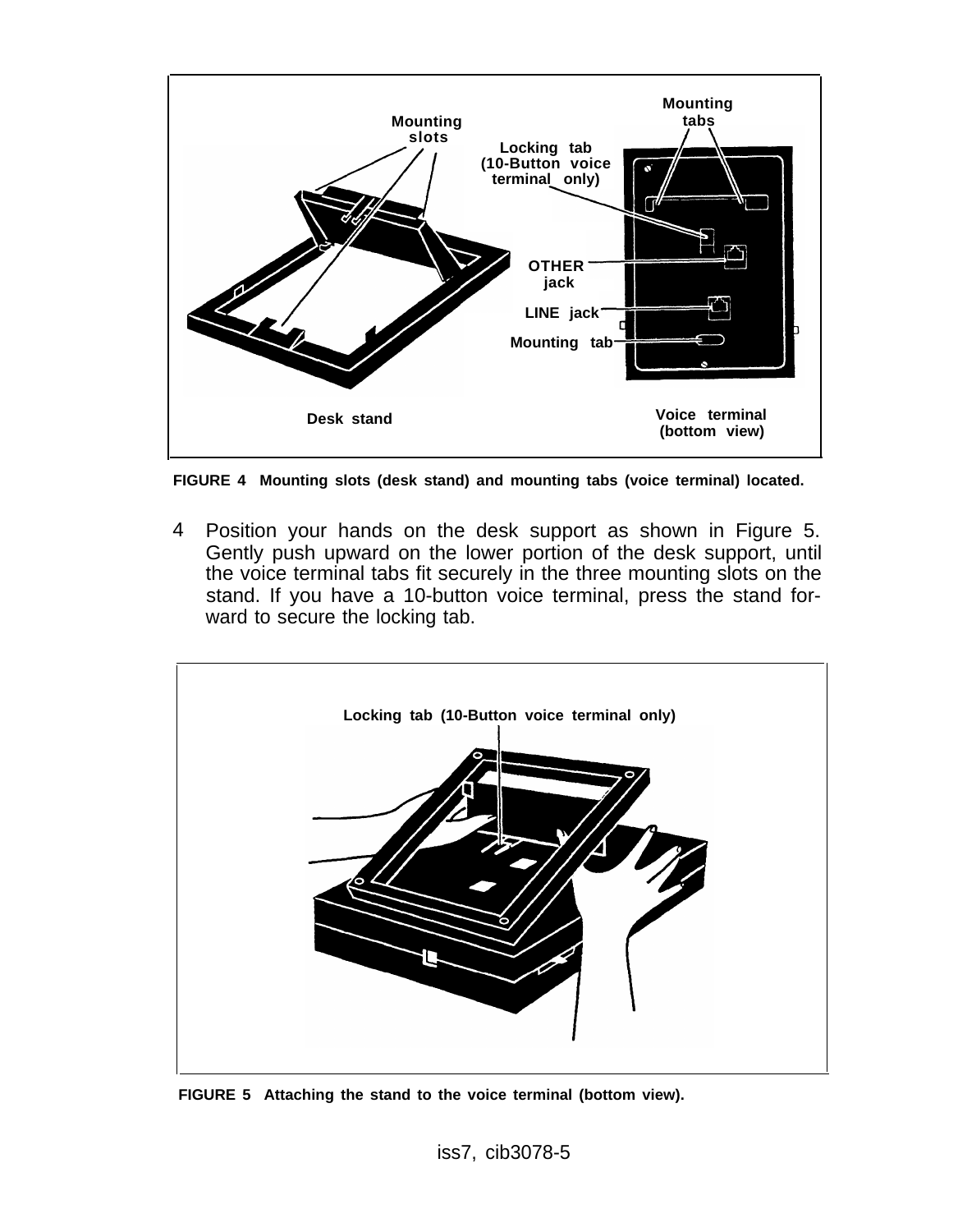5 Thread one end of the modular voice terminal cord between the base of the desk stand and the bottom of the voice terminal (Figure 6). Plug the cord into the jack labeled "LINE" on the bottom of the voice terminal.



**FIGURE 6 A voice terminal attached to a desk stand.**

- 6 Turn the voice terminal right side up and place the handset in the cradle.
- 7 Plug one end of the handset cord into the handset and plug the other end into the jack in the center of the front edge of the voice terminal.
- 8 Plug the other end of the modular voice terminal cord into one of your system's voice terminal jacks using one of the following methods:
	- > Connect it directly to a voice terminal jack on the control unit.
	- > Connect it to a modular voice terminal extension cord connected directly to your control unit.
	- > Connect it to a modular wall jack that terminates in a jack field connected directly to your control unit.

If your voice terminal rings and its red and green lights flash, slide the Test/Program switch that is located on the left side of the voice terminal to the center position.

**NOTE:** If you have a 22- or 34-button voice terminal with Display, the entire display flashes "12:00a Su 1-01" until you press the Set button. You are now ready to set the Display's timekeeping features. Refer to the information under ["Display Features for the BIS-22D and BIS-](#page-20-0)[34D Voice Terminals"](#page-20-0) for further instructions.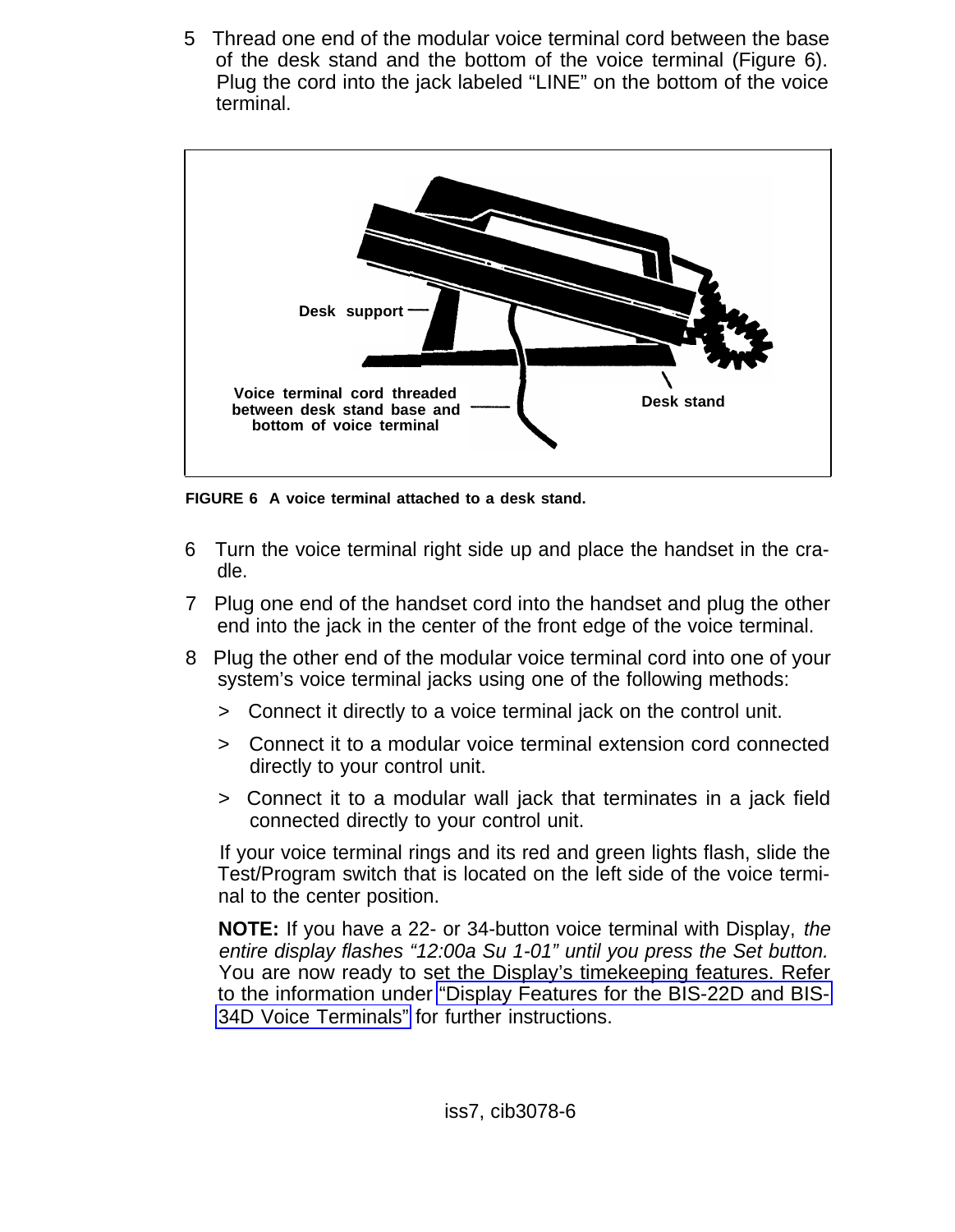#### **REMOVING THE DESK STAND**

To remove the desk stand from the voice terminal:

- 1 Set the handset aside.
- 2 Turn the voice terminal upside down.
- 3 Unplug the modular voice terminal cord.
- 4 Slide the desk stand down until the voice terminal's mounting tabs are dislodged from the desk stand's mounting tabs. If you have a 10-button voice terminal, first press down on the locking tab to release the stand.

#### **WALL MOUNT ASSEMBLY**

For this installation, you will need the following items:

- $\bullet$ Metal file
- Hammer and nail
- **Screwdriver**
- D-181230 wall mount hardware kit (ordered separately from your equipment supplier—Comcode Number 103995882)
- Drill
- 3/16-inch and 5/16-inch drill bits

To mount the voice terminal on the wall:

- 1 Detach the desk stand/wall mount pieces from each other [\(Figure 2\).](#page-3-0) If you have a 10-button voice terminal, discard the runner. Use the metal file to smooth the rough edges where the pieces were attached to each other.
- 2 Use the tip of a screwdriver (or similar device) to remove the four rubber feet from the bottom of the base.
- 3 Place the wall support [\(Figure 7\)](#page-8-0) on a table or a desk. Lower the base over the wall support and insert the tabs labeled A and B on the wall support into the slots labeled A and B on the base until both ends snap into place.
- 4 Select a mounting space at least as large as the wall mount base. Using the holes in the base as a template, mark the four mounting screw locations on the wall.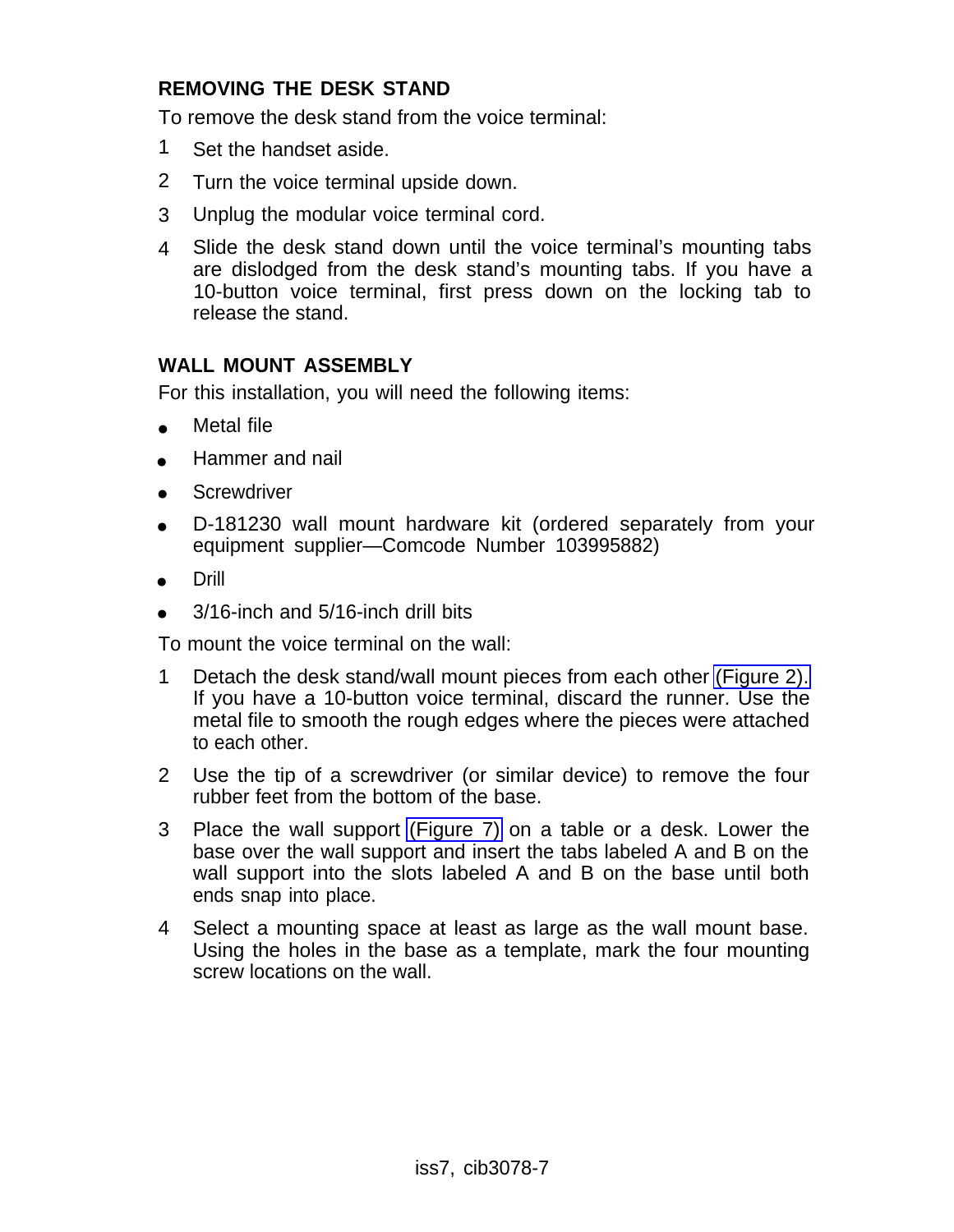<span id="page-8-0"></span>

**FIGURE 7 Assembling the wall mounts.**

- 5 Unpack the hardware kit. Select toggle bolts of the proper size for your wall thickness:
	- For walls 3/8-inch to 1/2-inch thick, use the smaller size toggle bolt.
	- For walls 5/8-inch to 3/4-inch thick, use the larger size.
	- For solid walls, you can use either of the two sizes.
- 6 Using a 5/16-inch drill bit, drill a hole at each of the four previously marked mounting screw locations on the wall.
- 7 Insert one toggle bolt into each of the four drilled holes.
- 8 Gently tap each toggle bolt with a hammer until it is flush with the wall [\(Figure 8A\).](#page-9-0)
- 9 Insert the nail into the toggle bolt, and push with your fingertip to pop open the toggle inside the wall [\(Figure 8B\).](#page-9-0) Do not force or hammer the nail. Remove the nail.
- 10 Using a 3/16-inch drill bit, enlarge the four mounting screw holes in the base.
- 11 Align the holes in the base with the toggle bolts.
- 12 Insert screws into the two top holes on the base and partially thread them into the toggles. Insert the two remaining screws into the lower mounting holes. Tighten all four screws.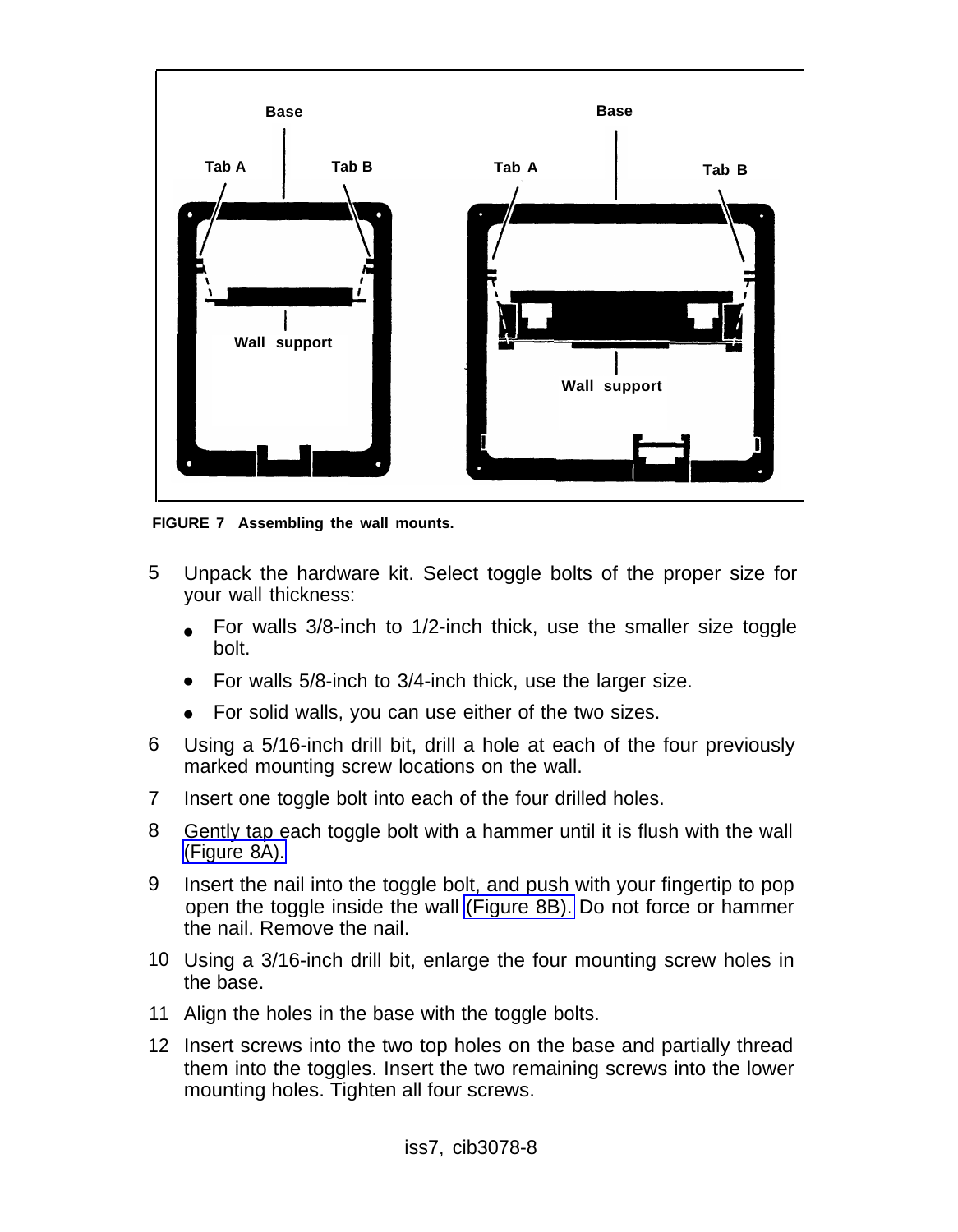<span id="page-9-0"></span>

**FIGURE 8 Installing the toggle bolts.**

#### **Converting the Voice Terminal for Wall Mounting**

1 Remove the number card retainer with a straightened paper clip (or similar device), and remove the number card (Figure 9).



**FIGURE 9 Removing the number card and retainer.**

- 2 Remove and rotate the handset retainer.
	- > If you have a 10- or 34-button voice terminal, refer to the following instructions and [Figure 10:](#page-10-0)
		- a Locate the handset retainer.
		- b Remove the handset retainer screw and lift the handset retainer out of the upper housing.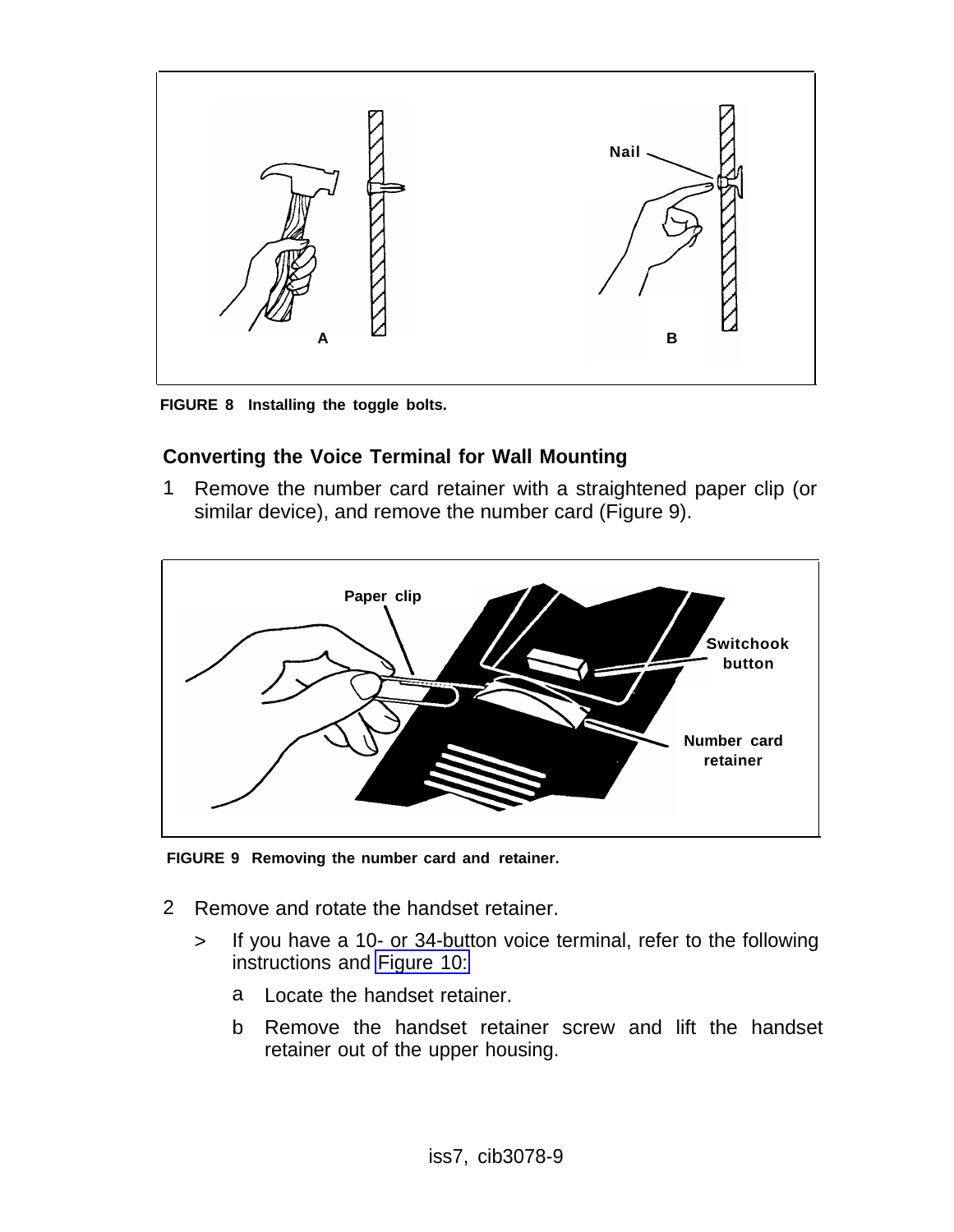- c Turn the handset retainer upside down. Then, rotate it 180 degrees so that the bottom becomes the top.
- d In its new position, replace the handset retainer and screw. When properly inserted, the handset retainer extends out from the handset cradle.

<span id="page-10-0"></span>

**FIGURE 10 Removing and rotating the handset retainer on 10- or 34-button voice terminal.**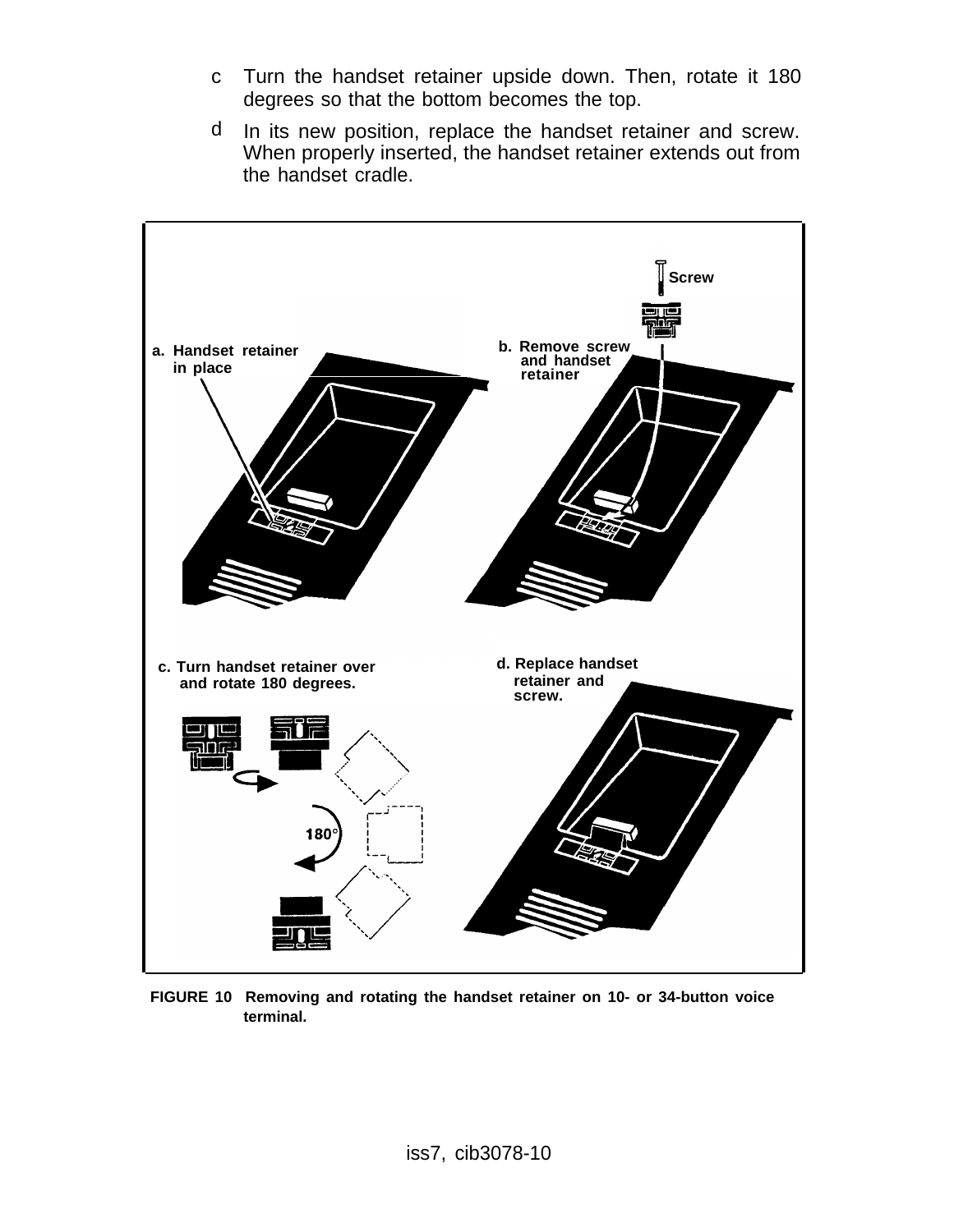- > If you have a 22-button voice terminal, refer to the following instructions and Figure 11:
	- a Insert a straightened paper clip (or similar device) into the slot in the center of the handset retainer.
	- b Push the paper clip upward to release the handset retainer and remove it from the upper housing.
	- c Rotate it 180 degrees so that the bottom becomes the top.
	- d In its new position, replace the handset retainer. When properly inserted, the handset retainer extends out from the handset cradle.



**FIGURE 11 Removing and rotating the handset retainer on 22-button voice terminal.**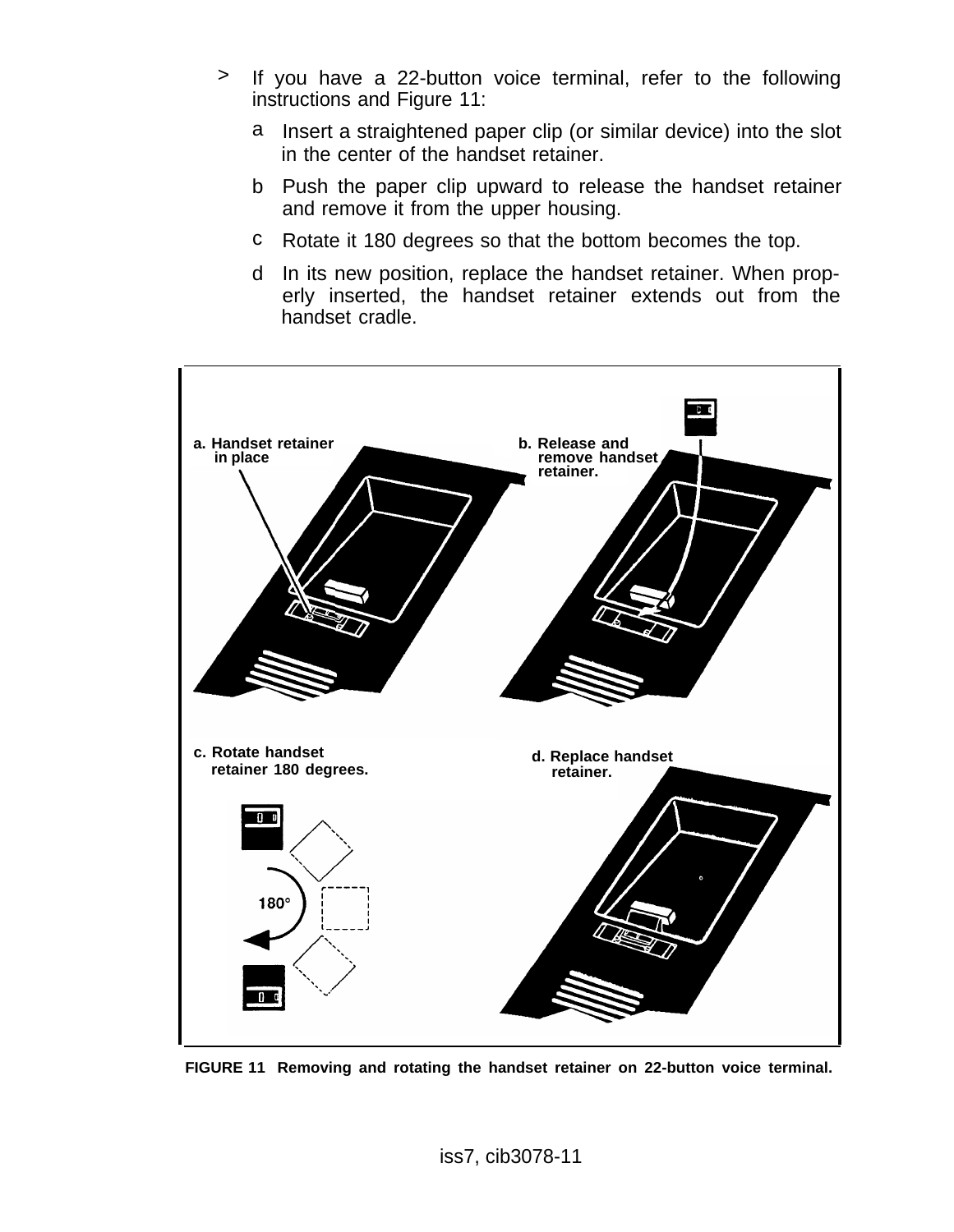- 3 Replace the number card, and the number card retainer.
- 4 Plug one end of the modular voice terminal cord into the jack labeled "LINE" on the bottom of the voice terminal (Figure 12).
- 5 Position the voice terminal so that its mounting tabs fit just above the mounting slots on the wall mount. If you have a 34-button voice terminal, its mounting tabs fit into the mounting slots on the wall mount.
- 6 Arrange the modular voice terminal cord so that it rests between the base of the wall mount and the back of the voice terminal.
- 7 Firmly slide the voice terminal down so the mounting tabs fit securely in the mounting slots (Figure 12).



**FIGURE 12 Attaching the voice terminal to the wall mount.**

- 8 Plug one end of the handset cord into the handset and plug the other end into the jack in the center of the front edge of the voice terminal.
- 9 Place the handset in the cradle.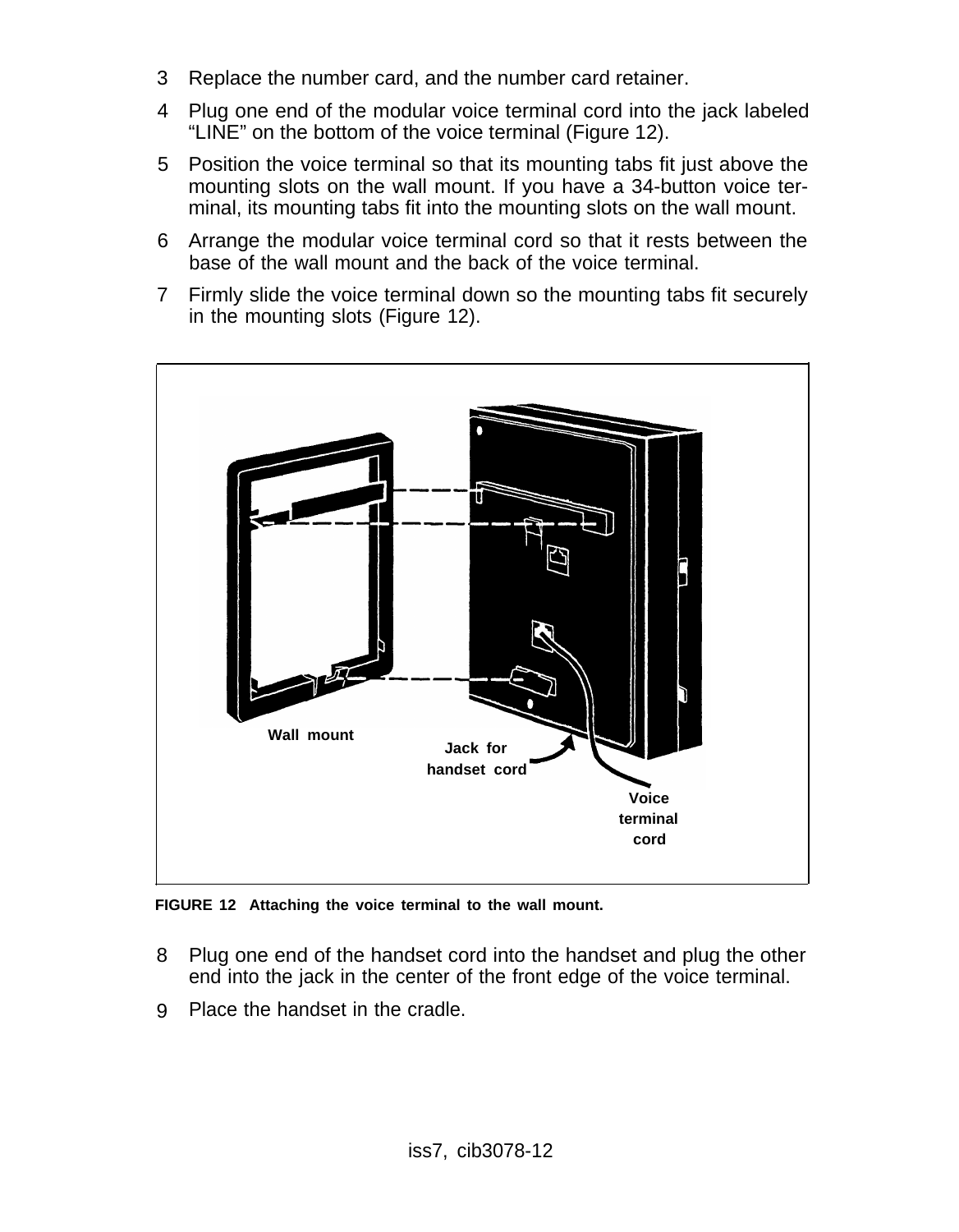- 10 Connect the other end of the modular voice terminal cord to one of your system's voice terminal jacks using any of the following methods:
	- > Connect it directly to your control unit.
	- > Connect it to a modular voice terminal extension cord connected directly to your control unit.
	- > Connect it to a modular wall jack that terminates in a jack field connected directly to a voice terminal jack on your control unit.

If your voice terminal rings and its red and green lights flash, slide the Test/Program switch located on the left side of the voice terminal to the center position.

**NOTE:** If you have a 22- or 34-button voice terminal with Display, the entire display flashes "12:00a Su 1-01" until you press the Set button. You are now ready to set the Display's timekeeping features. Refer to the information under ["Display Features for the BIS-22D and BIS-](#page-20-1)[34D Voice Terminals"](#page-20-1) for further instructions.

#### **REMOVING THE VOICE TERMINAL FROM THE WALL MOUNT**

To remove the voice terminal from the wall mount:

- 1 Unplug the handset cord from the voice terminal. Remove the handset and set it aside.
- 2 Slide the voice terminal up and away from the wall mount.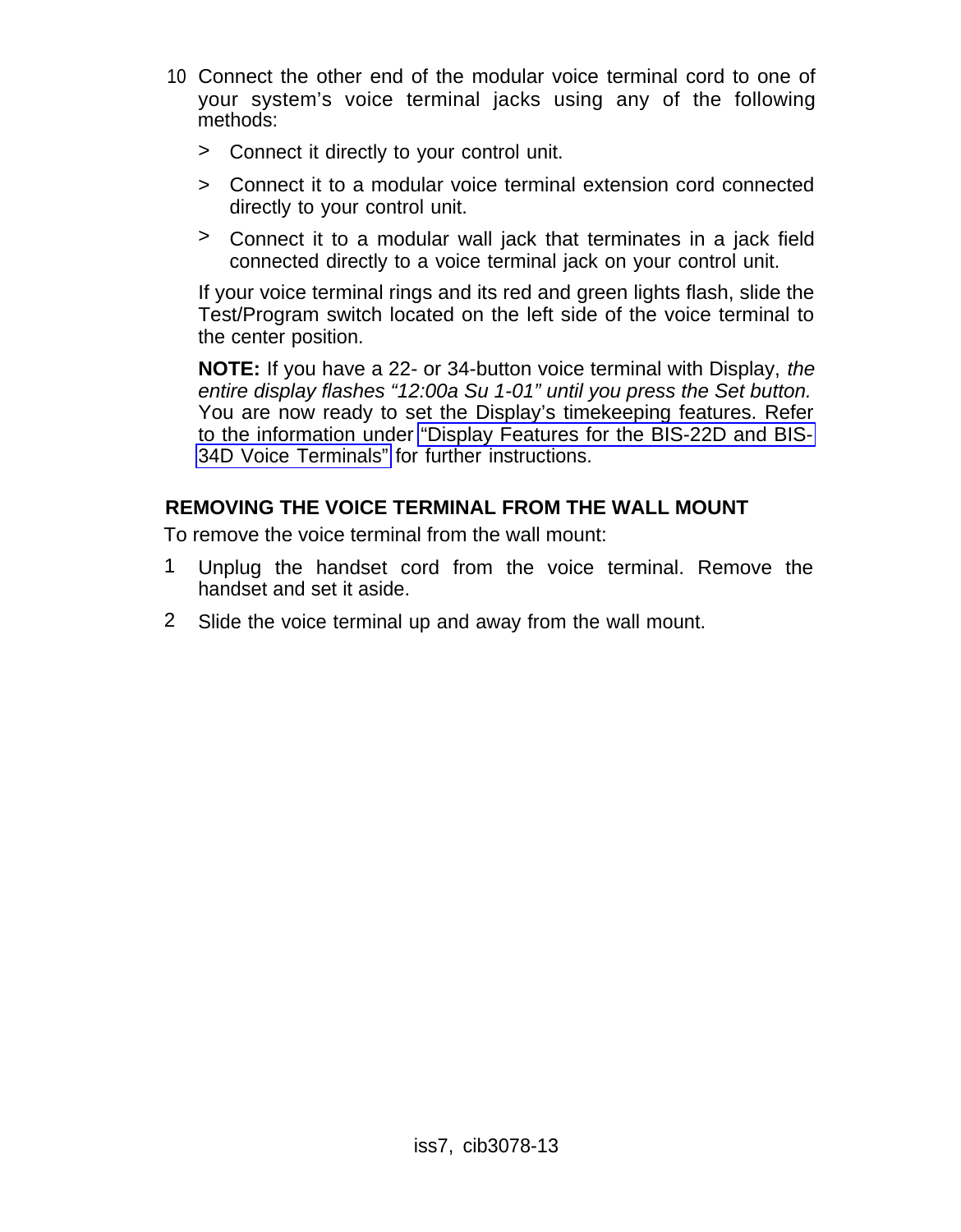### **Labeling the Buttons**

#### <span id="page-14-0"></span>**REMOVING THE FACEPLATE AND BUTTON LABEL SHEET**

- 1 Remove the handset and set it aside.
- 2 Insert your fingernail or a straightened paper clip in the groove adjacent to the number card retainer (Figure 13). Lift up the faceplate releasing the leftmost upper and lower tabs.
- 3 Grasping the leftmost upper and lower corners of the faceplate, gently bow the faceplate so that it curves upwards to release the right upper and lower tabs.
- 4 Holding the left side of the faceplate, pull it out of the side slot.
- Then lift the button label sheet off the voice terminal. 5
- 6 Identify the buttons by typing or writing the information on the button label sheet.



**FIGURE 13 Faceplate and button label sheet assembly.**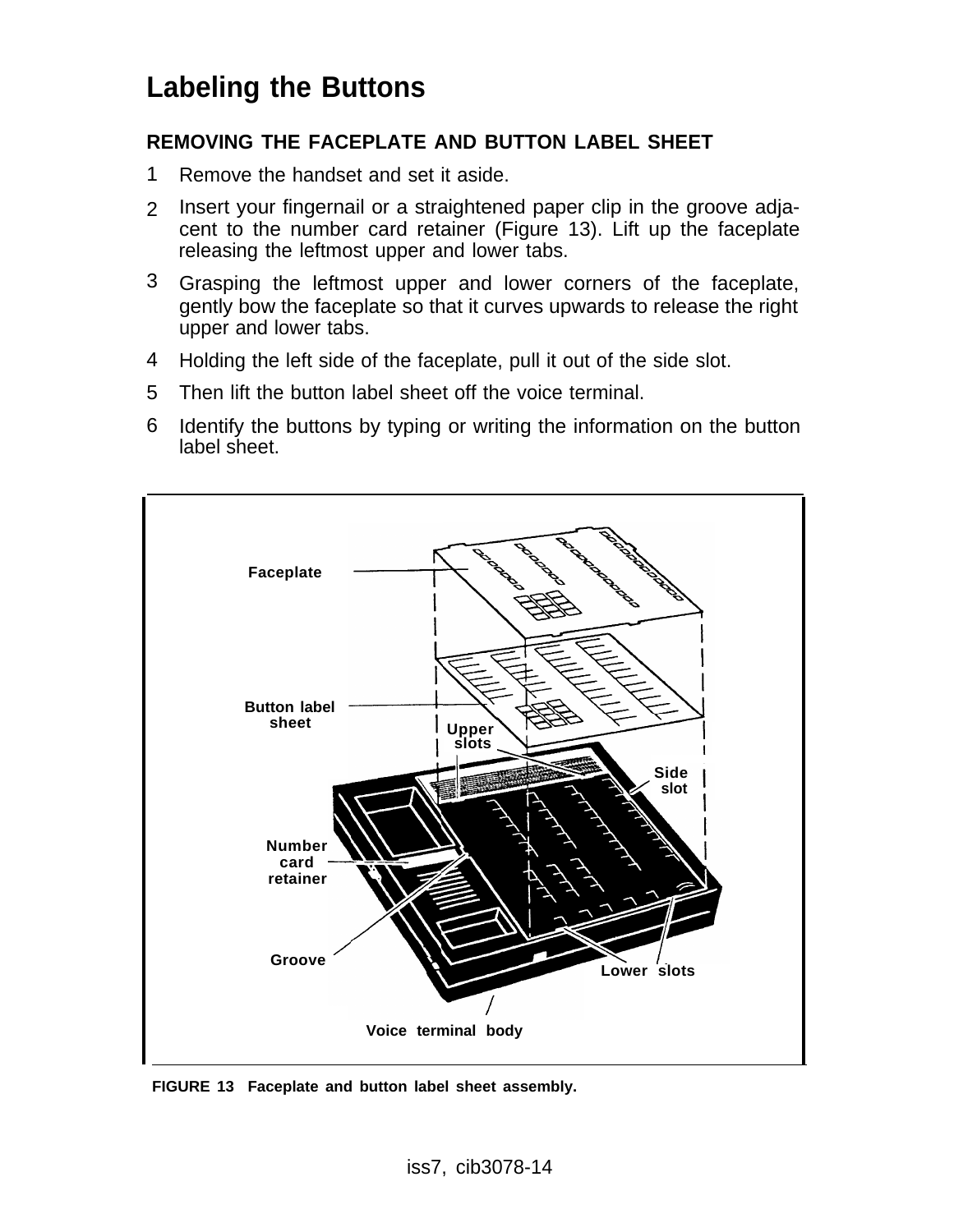#### <span id="page-15-0"></span>**REINSERTING THE BUTTON LABEL SHEET AND FACEPLATE**

- 1 Place the button label sheet on the voice terminal so that the holes on the button label sheet fit over the voice terminal buttons. Gently press it into place with your fingertips so that it lays flat.
- 2 Replace the plastic faceplate by inserting its lower tabs into the lower slots on the voice terminal.
- 3 Gently push down on the upper portion of the faceplate causing its center to curve upwards (Figure 14). Using your other hand, guide the side tab into the side slot. Then guide the faceplate's upper tabs into the upper slots on the voice terminal.



**FIGURE 14 Inserting the faceplate.**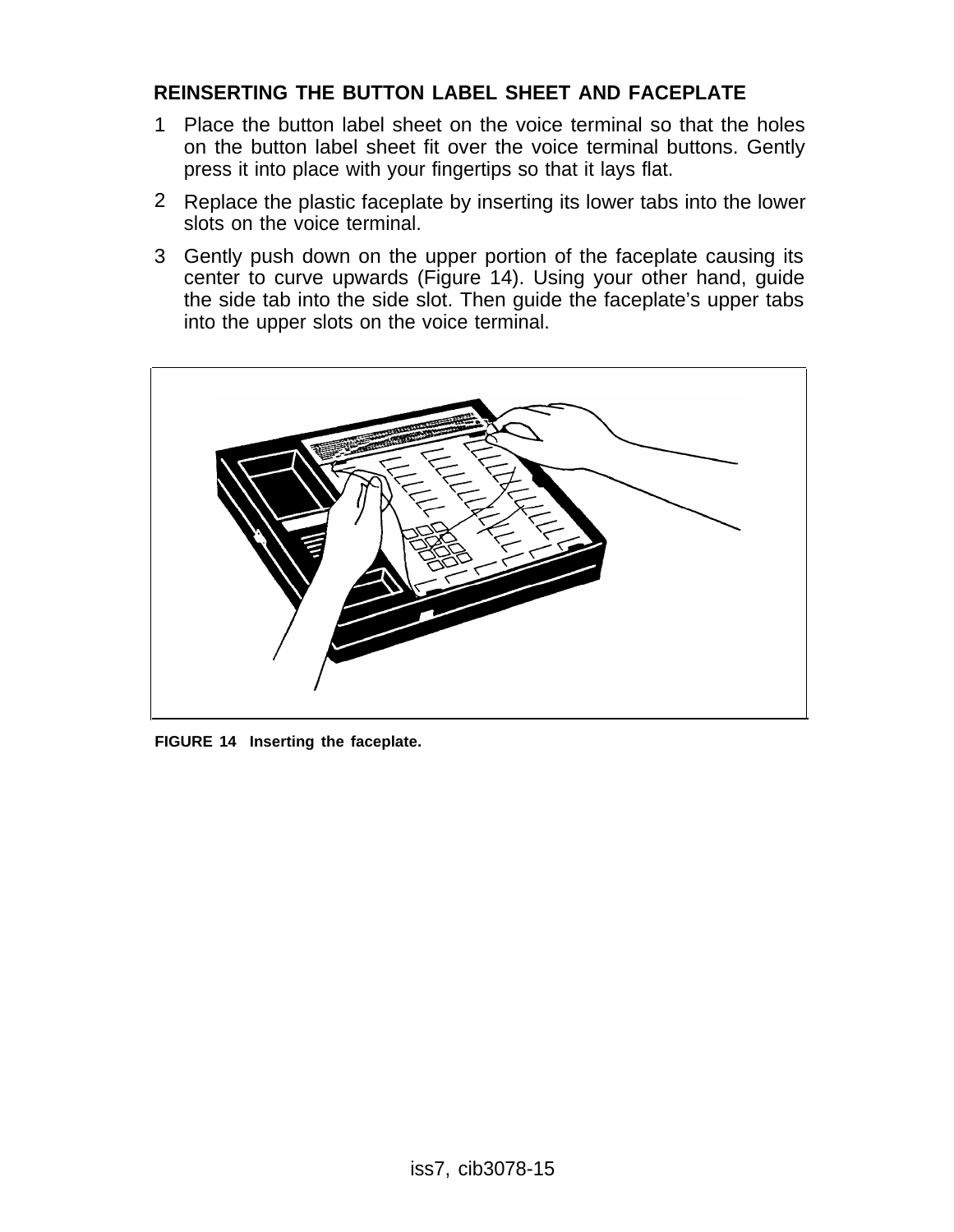### **Ordering Information**

To order any of the items listed in the following table, call the AT&T National Sales Parts Center's toll-free number, 1-800-222-PART (7278).

| <b>Order Numbers</b>                    |                                        |                     |                                  |  |
|-----------------------------------------|----------------------------------------|---------------------|----------------------------------|--|
| <b>Terminal</b><br>Type                 | <b>Button Label</b><br><b>Sheets</b> * | <b>Faceplates</b> * | Desk Stand/<br><b>Wall Mount</b> |  |
| <b>BIS-10</b><br>7313H01                | 105-336-978                            | 105-203-186         | 103-804-290                      |  |
| <b>BIS-22</b><br>7314H01                | 105-336-960                            | 105-336-986         | 103-964-458                      |  |
| <b>BIS-22D</b><br>7315H01               | 105-690-770                            | 105-690-762         | 103-964-458                      |  |
| <b>BIS-34</b><br>7316H01<br>105-336-956 |                                        | 105-203-194         | 103-979-837                      |  |
| <b>BIS-34D</b><br>7317H01               | 105-336-956                            | 105-203-194         | 103-979-837                      |  |

\* Button label sheets come in a package of five; faceplates come in a package of three.

### **Testing Your Voice Terminal**

The Test/Program (T/P) switch is located on the left side [\(Figure 15\)](#page-17-0) of your voice terminal. For normal voice terminal use, this switch should remain in the center position. By sliding the switch down to the "P" position, you enter programming mode. By sliding the switch up to the "T" position, you enter test mode.

Once you have installed your voice terminal, you should test the lights and the ringing.

1 Slide the T/P switch to the T position.

The red and green lights next to your voice terminal buttons flash alternately and the voice terminal rings. If your voice terminal is equipped with a display unit, all 16 block display characters will darken.

**NOTE:** If this does not happen, refer to the Troubleshooting Tables in your system documentation. If you still have a problem, contact your equipment supplier.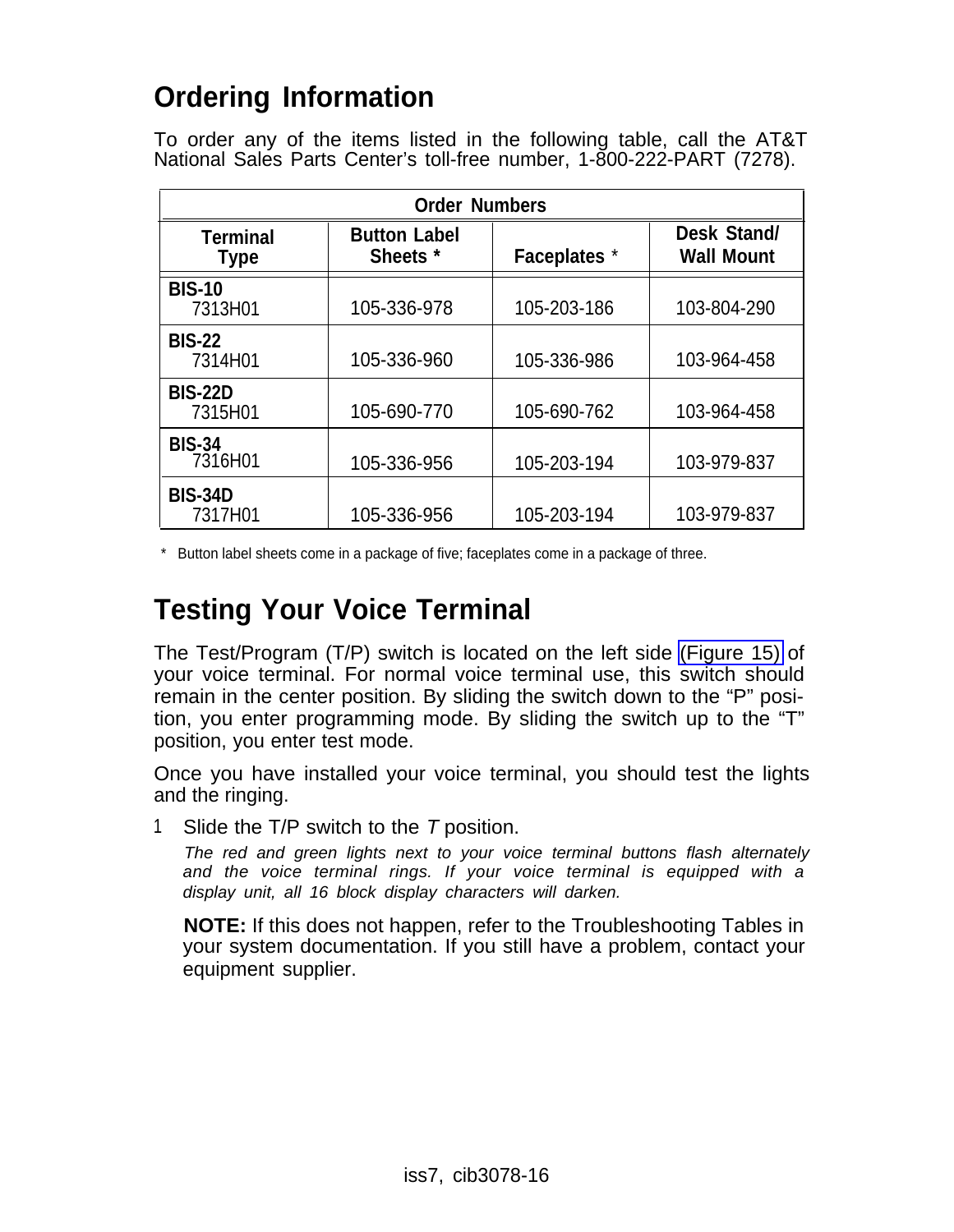2 Slide the T/P switch back to the center position.

If your voice terminal is equipped with a display unit, the alarm sounds (three short beeps).

<span id="page-17-0"></span>

<span id="page-17-1"></span>**FIGURE 15 The Test/Program switch and ringer volume control.**

### **Adjusting the Volume Controls**

#### **RINGER VOLUME CONTROL**

The ringer volume control (Figure 15), which is located on the left side of the voice terminal, adjusts the volume of the ringing and button clicks.

- Slide the controls away from you to increase the volume.
- Slide the controls toward you to decrease the volume.

#### **SPEAKERPHONE VOLUME CONTROLS**

To adjust the volume of the speakerphone:

- If you have a 10-button voice terminal, the control is located on the right side of the voice terminal [\(Figure 16\).](#page-18-0)
	- > Slide the controls away from you to increase the volume.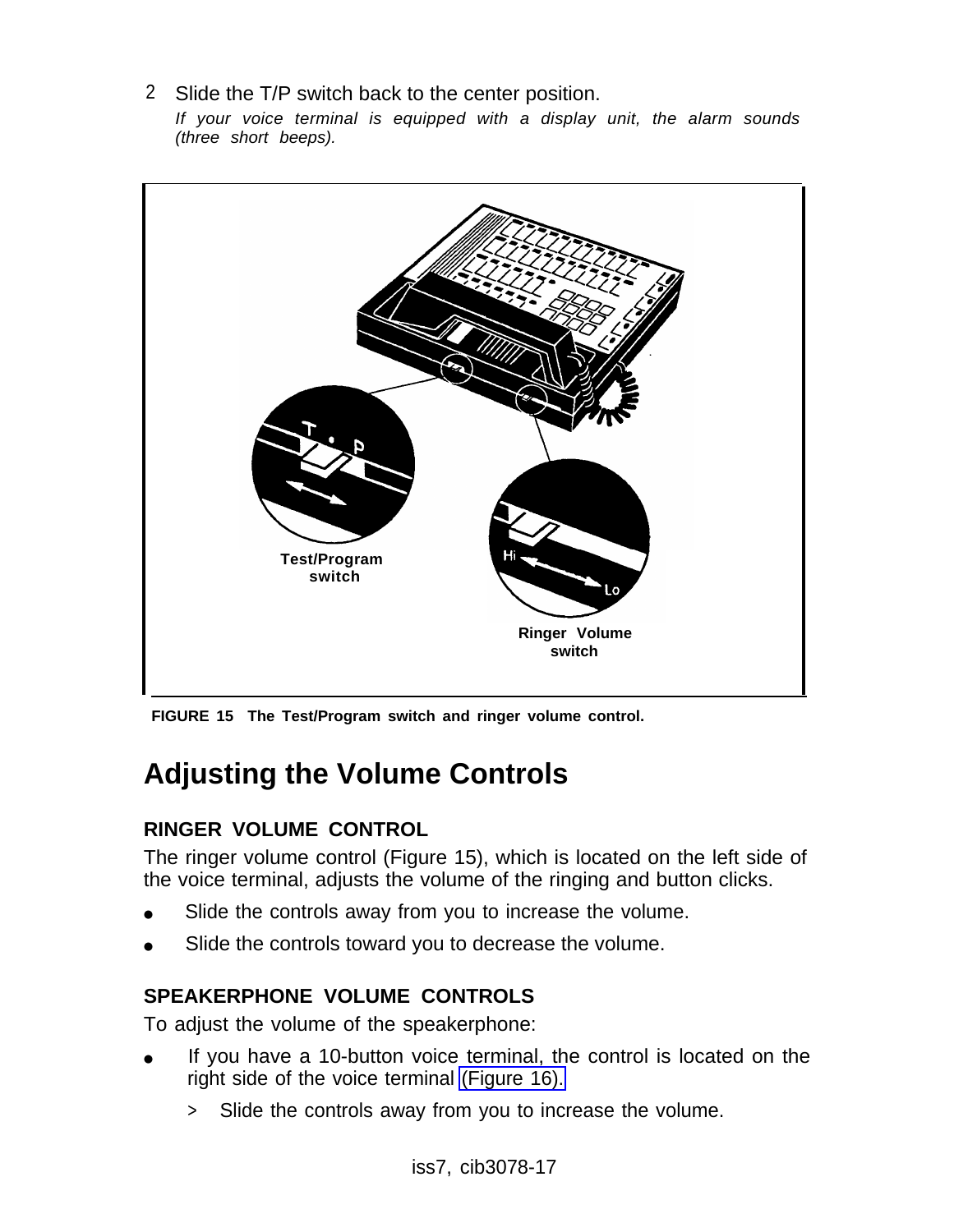- > Slide the controls toward you to decrease the volume.
- If you have a 22- or 34-button voice terminal, the control is a thumbwheel located on the face of the voice terminal (Figure 16).
	- > Turn the thumbwheel to the right to increase the volume.
	- > Turn the thumbwheel to the left to decrease the volume.

<span id="page-18-0"></span>

**FIGURE 16 Volume control adjusters on the 10- and 34-button voice terminals.**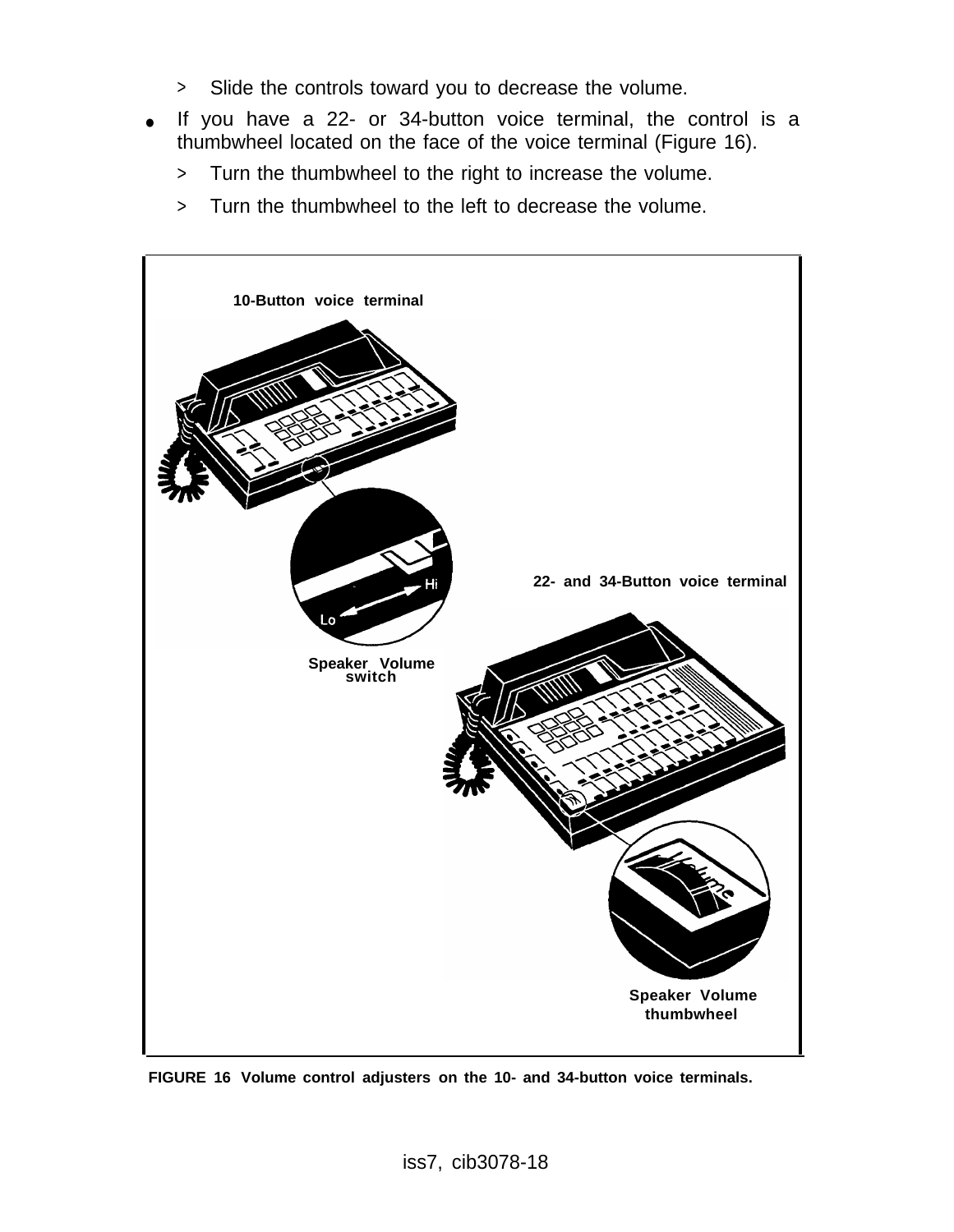### **Cleaning Your Voice Terminal**

**CAUTION: Your voice terminal contains sensitive electronic parts. Never submerge it in any liquid and never use detergent, alcohol, other chemicals or an excessive amount of water when cleaning its housing or faceplate.**

- 1 Remove the faceplate from your voice terminal as described in the section titled ["Removing the Faceplate and Button Label Sheet."](#page-14-0)
- 2 Clean the faceplate with a soft, slightly damp cloth. To remove stains, use a mild soap. Never use detergent or an excessive amount of water.
- 3 Replace the faceplate as described in the section titled ["Reinserting](#page-15-0) [the Button Label Sheet and Faceplate."](#page-15-0)

### **Handsets for the Hearing Impaired and Noisy Locations**

Your voice terminal comes with a handset that is hearing-aid compatible. There are other types of handsets available:

- The (R6C3) Impaired-Hearing Handset (31753) has an extra amplifier to provide greater volume in the earpiece. A thumbwheel volume control on the handset allows the volume to be adjusted.
- $\bullet$ The (R8C3) Push-to-Listen Handset (31754) is for use in noisy locations. Like the Impaired-Hearing Handset, the Push-to-Listen Handset has an extra amplifier and a thumbwheel volume control. It also has a pushbutton on the handset that increases the volume in the earpiece and mutes background noise transmitted through the mouthpiece.

### **Using Your BIS Voice Terminals**

All BIS voice terminals can be used with your System 25 or MERLIN® Communications System.

#### **NORMAL CALL HANDLING**

If your system documentation includes procedures for using the BIS voice terminals, you do not need to use the directions in this booklet. If you have a BIS-22D or BIS-34D, refer to the information under ["Display](#page-20-2) [Features for the BIS-22D and BIS-34D Voice Terminals"](#page-20-2) for display usage instructions. If you need help in using the HFAI and Speakerphone features, see the [user's card](#page-27-0) on the back cover of this booklet.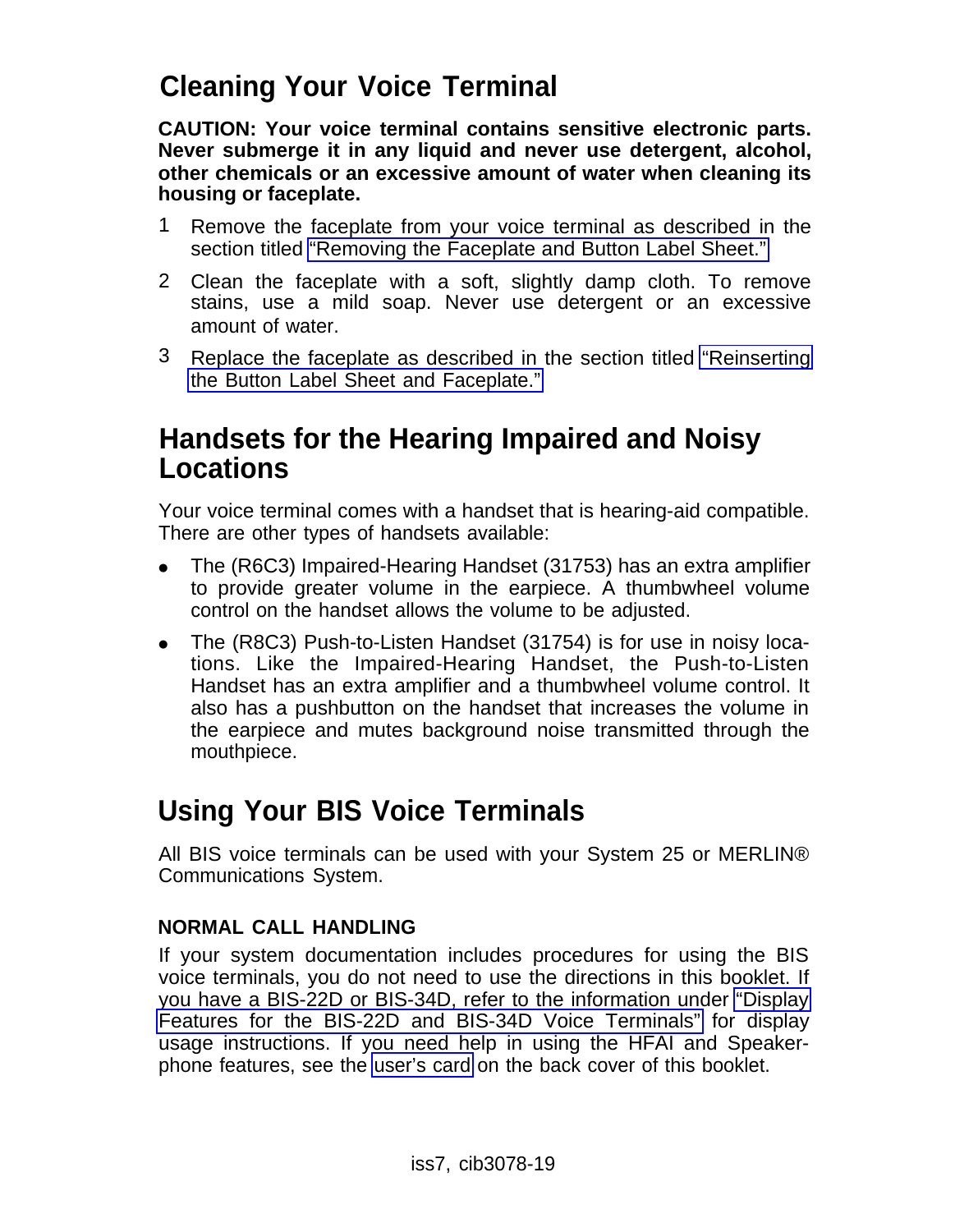Although the BIS voice terminals may not be listed or described in the documentation that came with your telephone system, for the most part, they work the same as other voice terminals that are described.

- The BIS-10 works exactly like the existing 10-button voice terminal. The BIS-34 and BIS-34D work exactly like the 34-button deluxe voice terminal.
- In most cases, the BIS-22 and BIS-22D voice terminals operate the same as the 34-button deluxe voice terminal except that the BIS-22 and BIS-22D have only one column of buttons, rather than two, to the right of the dial pad.

#### <span id="page-20-2"></span><span id="page-20-1"></span><span id="page-20-0"></span>**USING THE DISPLAY FEATURES**

The following paragraphs describe how to use the features associated with the display. Depending on the particular model of your communications system, some display features may not be available for your use. To determine which features are available for your use, check with your system administrator. The messages you see on your display unit may be slightly different than the ones printed here.

**NOTE:** These instructions are for MERLIN® Communications Systems only. If you have a System 25, refer to the AT&T System 25 Multiline Terminal User Guide.

#### **Account Code Entry**

- Lift handset or press **Speakerphone.** 1
- Press a preprogrammed Account Code button. 2
- 3 Enter the account code.
- 4 Press the Account Code button.

As you dial an account code or when you touch a button that contains an account code, such as an Outside Auto Dial button, the digits are displayed.

224206

#### **Caller ID**

When you receive an intercom call, the caller's intercom number or an administered station label, such as the person's name, is displayed. The following example indicates a call from intercom 11.

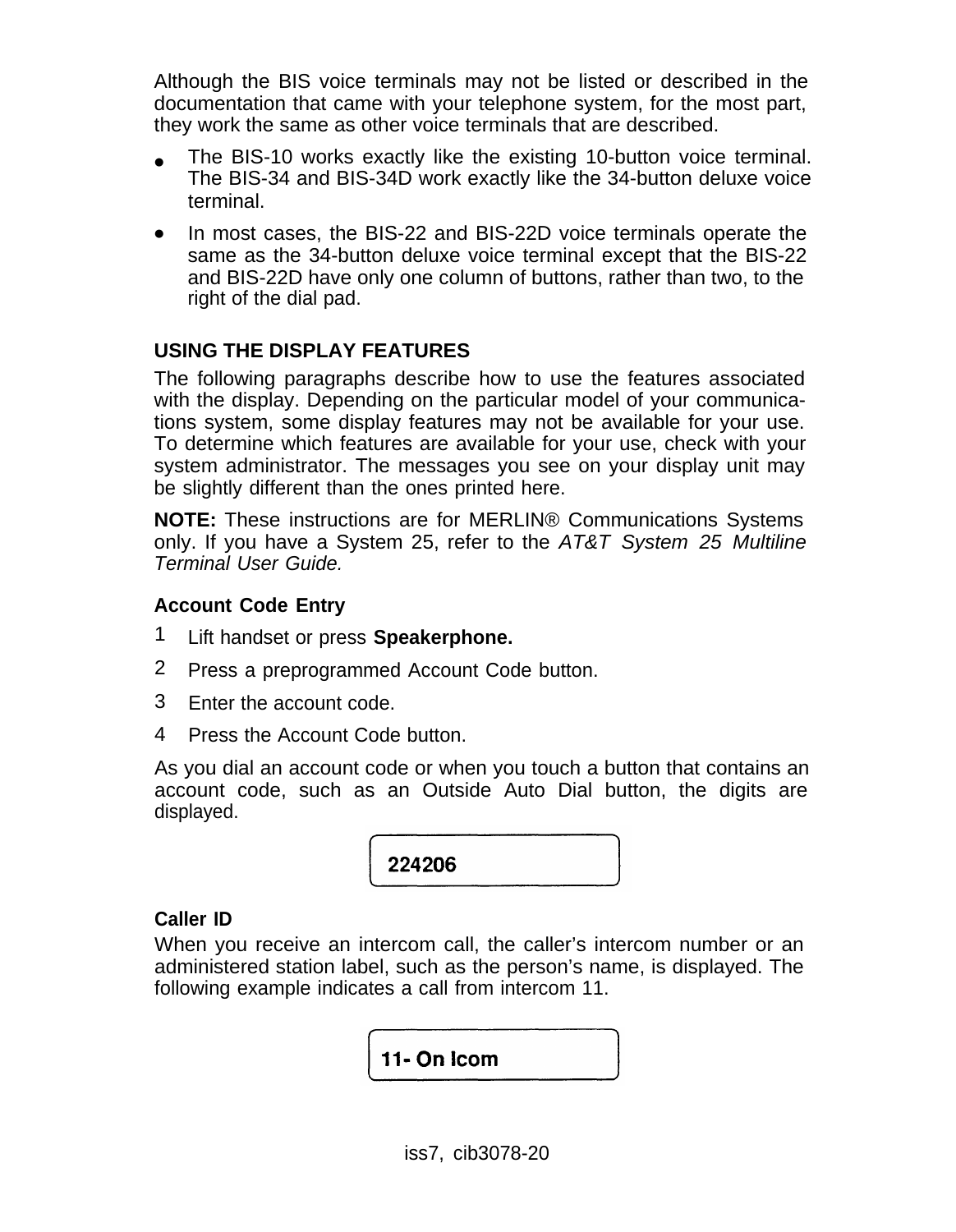#### **Call Coverage**

If you have a Call Coverage button programmed for another person's voice terminal, calls ring at your voice terminal when that person is away from his or her desk. Call status information can be displayed for up to four cover buttons at one time as shown in the following display:



Each cover button's status is defined by four characters:

The **first character** is either a blank or ">." A blank space before the number indicates that you are not connected to the call for this voice terminal. The > symbol indicates that you are connected to the call for this voice terminal or that you will be connected to the call when you answer your voice terminal.

The **second character** indicates the first digit of the intercom number of the covered voice terminal.

The **third character** indicate the second digit of the intercom number of the covered voice terminal.

The **fourth character** indicates the status of the calls you are covering.

| Code         | <b>Description</b>                                                                                                                                  |
|--------------|-----------------------------------------------------------------------------------------------------------------------------------------------------|
| H            | You have placed the covered call on hold and the voice termi-<br>nal you are covering is busy or has the Do Not Disturb feature<br>active.          |
| h            | You have placed the covered call on hold and the voice termi-<br>nal you are covering is idle.                                                      |
| $\mathsf{R}$ | The voice terminal you are covering is ringing and is busy or<br>has the Do Not Disturb feature active.                                             |
| r            | The voice terminal you are covering is ringing and is idle.                                                                                         |
| B            | You have answered the call for the voice terminal you are cov-<br>ering and the voice terminal is busy or has the Do Not Disturb<br>feature active. |
| blank        | You have answered the call for the voice terminal you are cov-<br>ering which is idle.                                                              |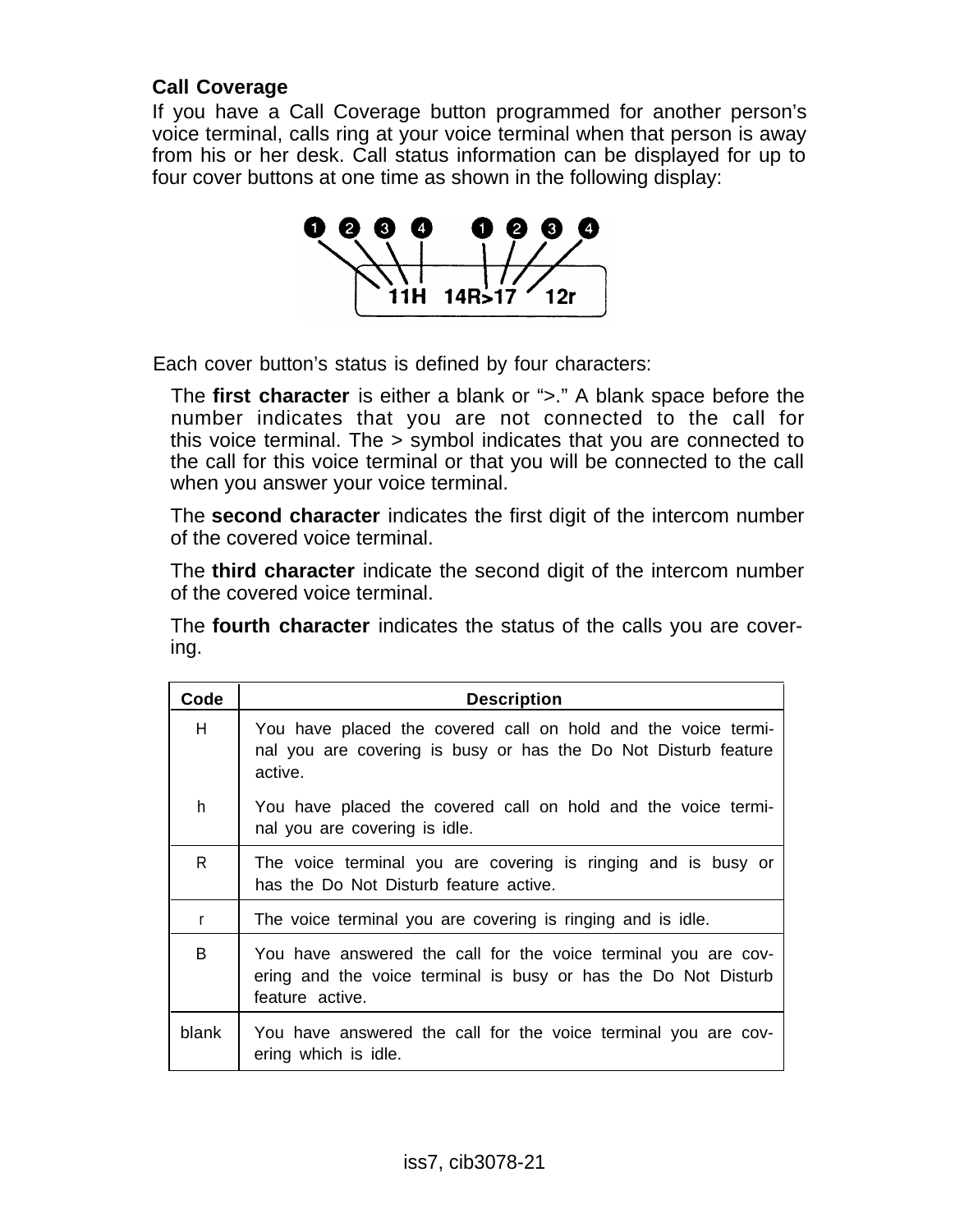Refer to the following paragraphs for an explanation of the call coverage display at the top of page 22.

In the first example, the first call status on display, you have placed a call for intercom 11 on hold and intercom 11 is busy or has the Do Not Disturb feature activated.

In the second example, the third call status on display, you are connected to a call for intercom 17 which is idle.

#### **Number Dialed**

When you dial outside, intercom, or account numbers, or touch a button that contains numbers, such as an Outside Auto Dial, Auto Intercom, Last Number Redial, or Saved Number Redial button, the digits associated with that number are printed on the screen. The display shows that 5551234 was the number dialed.



#### <span id="page-22-0"></span>**Program Mode**

1 Slide the T/P switch to the P position. The display shows you are in program mode and identifies your intercom number (12 in the example shown).

#### Program Mode 12

2 Touch the button you want to program. If you touch a button that has already been programmed, the display identifies the name of the have touched. feature on that button. The example below shows that the Last Number Redial feature has been programmed on the button you

**Last Number** 

- 3 Dial the feature programming code and any other numbers required to assign custom features to buttons.
- 4 Press the feature button again to verify the button's contents.
- 5 Return the T/P switch to the center position. The display returns to the timekeeping display.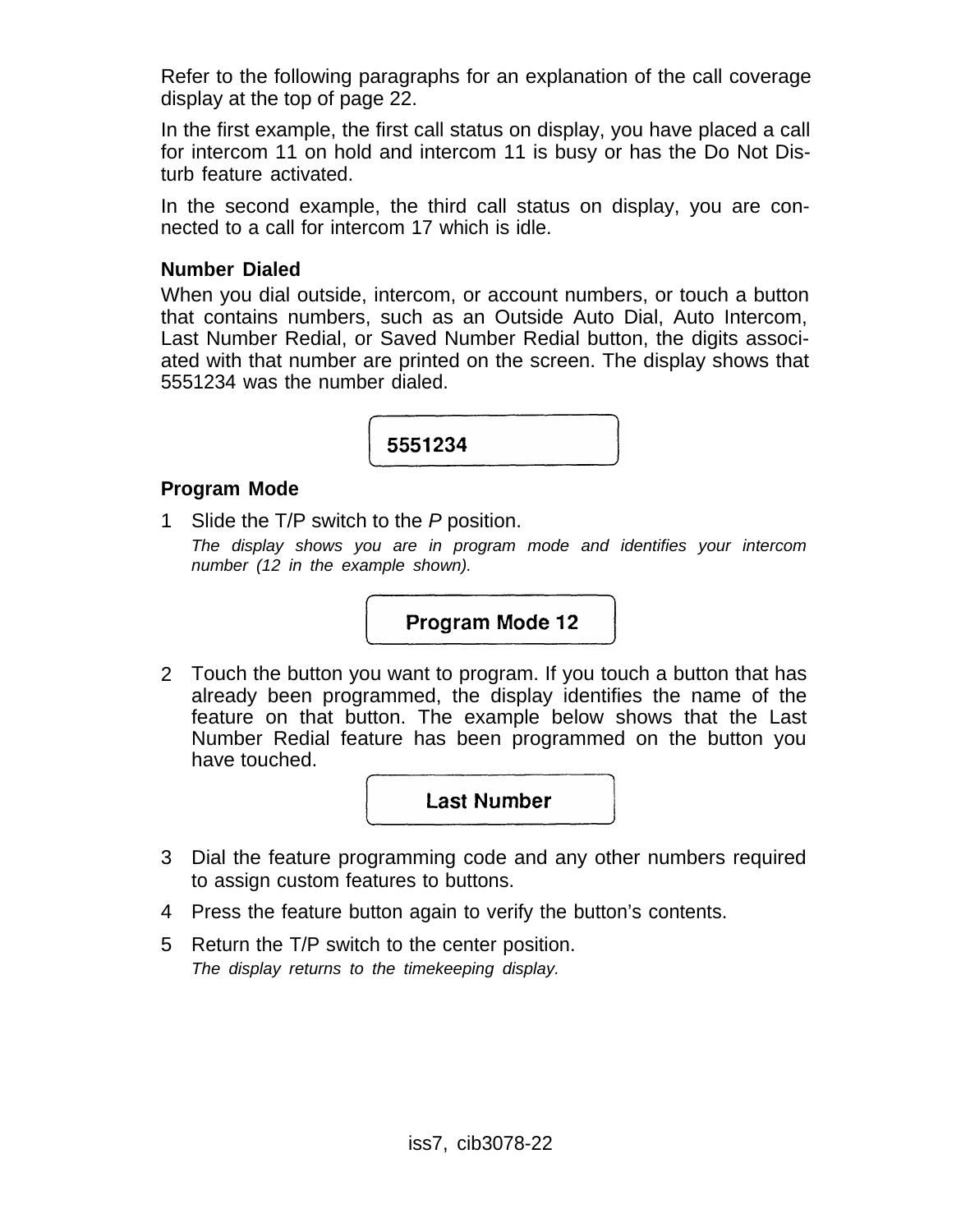#### **Transfer Return Identification**

When you transfer a call to another voice terminal and the call is unanswered, the call returns to your voice terminal. The intercom number or label of the voice terminal from which the call is returning is dispIayed. In the example shown, a call transferred to intercom 10 is returning.

Trans Return - 10

#### **Leave Word Calling**

If you have programmed a Deliver Message button on your display console, you can send a message to someone with a display voice terminal that you have called when the other person is away. You can use the other Leave Word Calling features to check the identity of callers who have called you and to have your voice terminal automatically return the calls. To use this feature, program the following custom feature buttons on your voice terminal. Refer to ["Program Mode"](#page-22-0) or to the user's guide provided with your system for programming instructions.

| <b>Custom Feature</b> | <b>Programming Code</b> |  |
|-----------------------|-------------------------|--|
| Deliver Message       | *83                     |  |
| Scroll                | *81                     |  |
| Return Call           | *79                     |  |
| Delete Message        | *78                     |  |
| Next Message          | *80                     |  |

Delivering a Message

- 1 Place an intercom call.
- 2 Press a programmed Deliver Message button.
	- > If the message has been sent, this display appears on your screen (indicating a message sent to intercom 10).



> If you try to send a message to someone who does not have a display voice terminal, you see this message on your display screen.

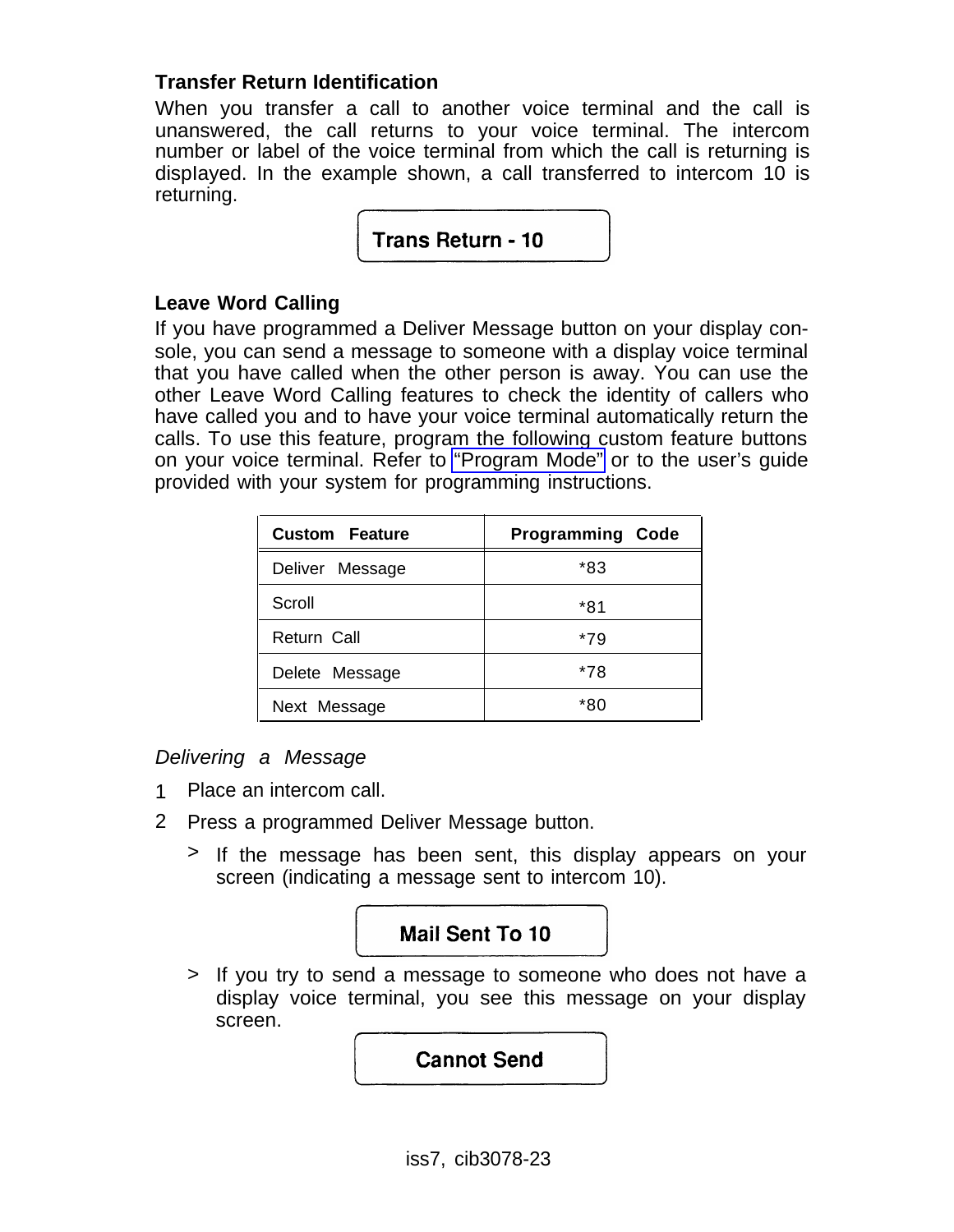> If you are trying to send a message to someone whose mail box is already full, this display appears on your screen (indicating the mail box for intercom 10 is full).

#### 10 Mailbox Full

3 Hang up.

#### **Retrieving a message**

1 If your Message light is on, touch **Message.** The display shows the first line of the message:



**O** New message indicator



**Message left by attendant** 

**O** Indicates a second line to the message

2 Press a programmed Scroll button to read each line of the message. The second line of the message below shows the date the message was left.



#### **Returning A Call**

You can return the call to the person whose message is currently being displayed.

1 Press a programmed Return Call button.

#### **Reading the Next Message**

Press a programmed Next Message button to view the next message.



When you have displayed the last message, press Next Message to display the first message previously shown.

Call 13 Cancel?

iss7, cib3078-24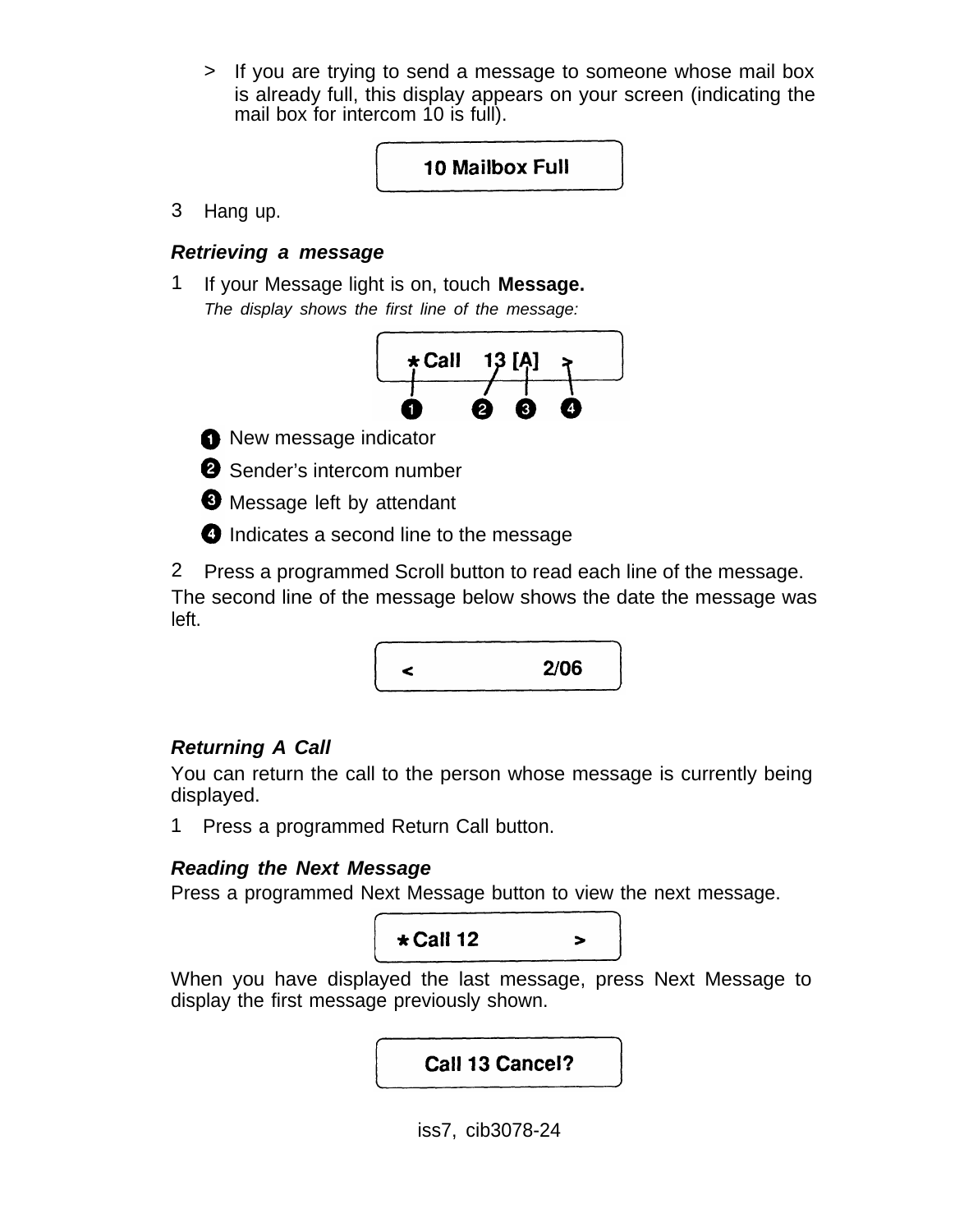#### **Deleting a Message**

Press a programmed Delete button to delete the current message from your message box and display the next message.

When there are no messages waiting for you, this display appears on your screen.

**No Messages** 

When you have deleted or replied to all messages in your mailbox, the green light next to Message goes off and the timekeeping display returns within 15 seconds.

**Returning to the Timekeeping Display** Press **Message.**

11:01 a Mo 2-06

#### **Timekeeping Features**

You can use the display for providing an alarm, timing calls that you place or receive, displaying the time, day and date. See Figure 17.



**FIGURE 17 Displays for the BIS-22D and BIS-34D voice terminals.**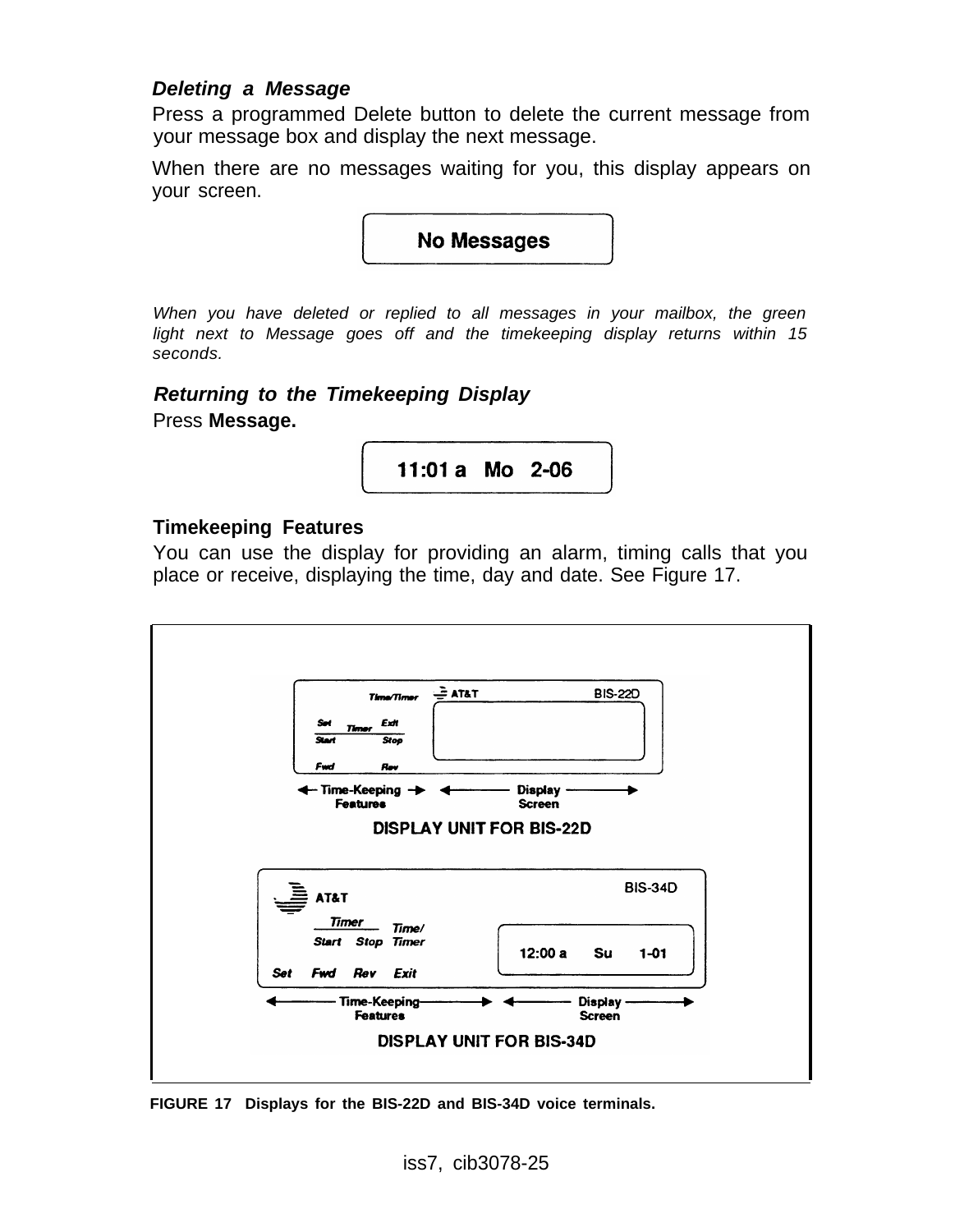#### **Setting the Alarm**

- 1 Press **Set** until the item you want to change flashes.
- 2 Press **Fwd** or **Rev** to advance or reverse the item until the one you want is displayed.
- 3 Repeat steps 1 and 2 to set other items.
- 4 Press Exit.



#### **Setting the Clock and Calendar**

- 1 Press **Set** until the item you want to change flashes.
- 2 Press **Fwd** or **Rev** to advance or reverse the item until the one you want is displayed.
- 3 Repeat steps 1 and 2 to set other items.
- 4 Press Exit.



#### **Operating the Timer**

- 1 Press Time/Timer to display the timer.
- 2 Press Timer Start to start timer from 00:00.
- 3 Press Timer Stop to stop timer.
- 4 Press Time/Timer to return to the clock calendar display.

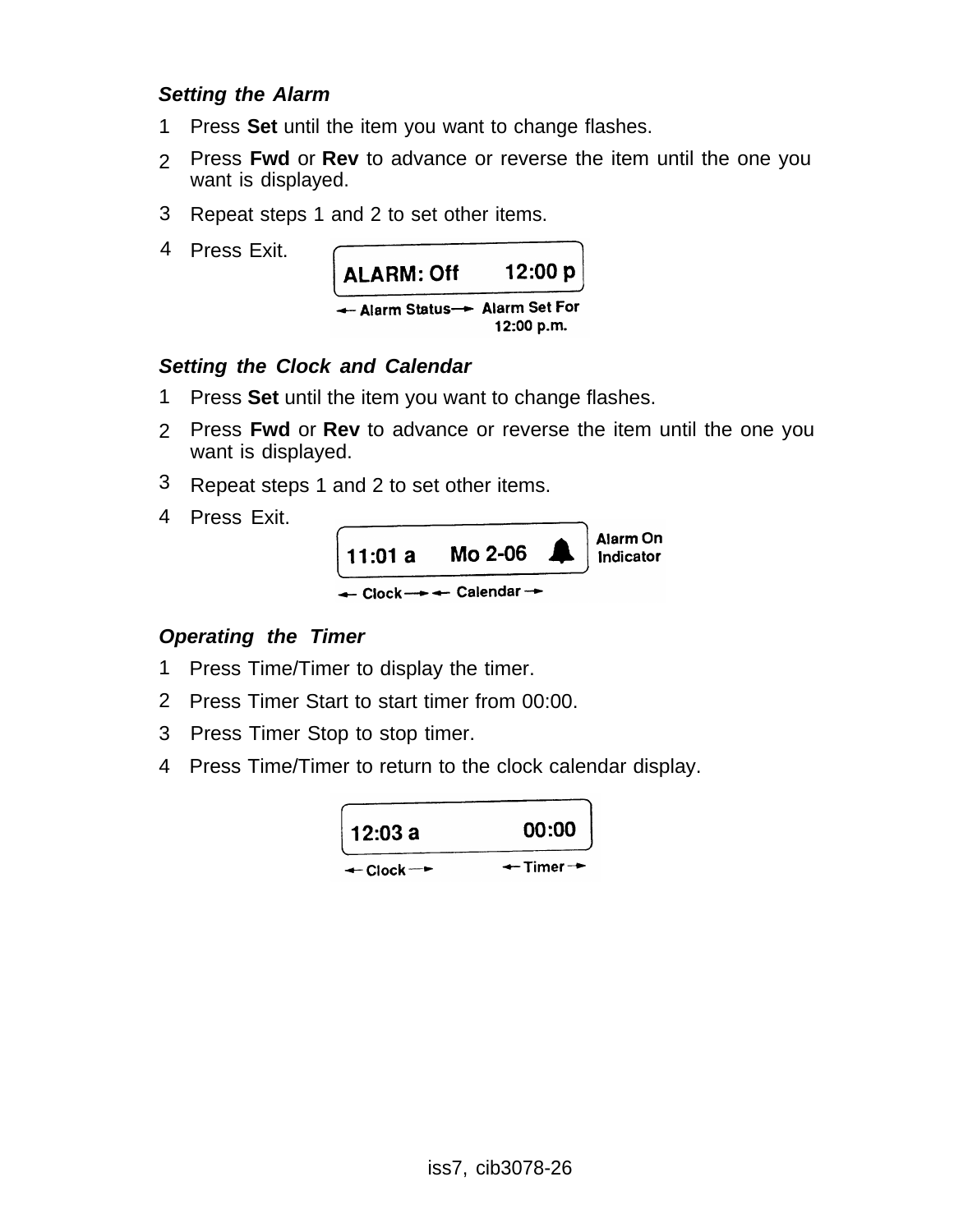### **User's Card**

#### **Using the Speakerphone and Hands-Free Answer on Intercom (HFAI) Features With a 10- ,22- ,or 34-Button BIS Voice Terminal**

<span id="page-27-0"></span>These instructions are for use with your MERLIN® Communications Systems. See your user's guide/card for information on other features. If you have a System 25, refer to the instructions provided with your system.

Your voice terminal allows you to place and answer calls without lifting your handset. If you lift your handset, you de-activate the Speakerphone and Hands-Free Answer on Intercom feature.

The green light next to the **HFAI, Microphone,** or **Speakerphone** button tells you whether the feature is active. Pressing the button activates the feature (the green light goes on). If you have a 10-button voice terminal, the light next to the **HFAI/Mic** button flashes when the microphone is active. Pressing the button again turns off the feature (green light goes off).

| <b>OUTSIDE CALLS</b>                             |                                                           |  |
|--------------------------------------------------|-----------------------------------------------------------|--|
| Answer outside call:                             | Touch Speakerphone.<br>$\bullet$                          |  |
| Place outside call:                              | Touch Speakerphone.                                       |  |
|                                                  | When you hear a dial tone, dial number.                   |  |
| End call:                                        | Touch Speakerphone.                                       |  |
| <b>INTERCOM CALLS</b>                            |                                                           |  |
| Activate HFAI feature before<br>receiving calls: | Touch HFAI.                                               |  |
| Answer announced<br>intercom call:               | When you hear a beep, the caller will begin<br>speaking.  |  |
|                                                  | Face your HFAI or BIS voice terminal and<br>reply.        |  |
| *Place announced                                 | Touch Intercom-Voice (or Intercom).<br>$\bullet$          |  |
| intercom call:                                   | Touch Speakerphone.<br>$\bullet$<br>Dial intercom number. |  |
|                                                  | $\bullet$<br>When you hear a beep, begin speaking.        |  |
| Place ringing                                    | Touch Intercom-Ring.<br>$\bullet$                         |  |
| intercom call:                                   | Touch Speakerphone.                                       |  |
|                                                  | Dial intercom number.<br>$\bullet$                        |  |
| End call:                                        | Touch Speakerphone.                                       |  |
| Turn off HFAI feature:                           | Touch HFAI.                                               |  |
| <b>OTHER FEATURES</b>                            |                                                           |  |
| Mute Microphone:                                 | Touch Microphone.                                         |  |
| Turn off Speakerphone<br>or HFAI feature:        | Lift handset.                                             |  |
| Reactivate Speakerphone                          | Touch Speakerphone.                                       |  |
| during a call.                                   | Hang up handset.                                          |  |

\* Not available with models 206,410, or 820 not equipped with a Feature Cartridge.